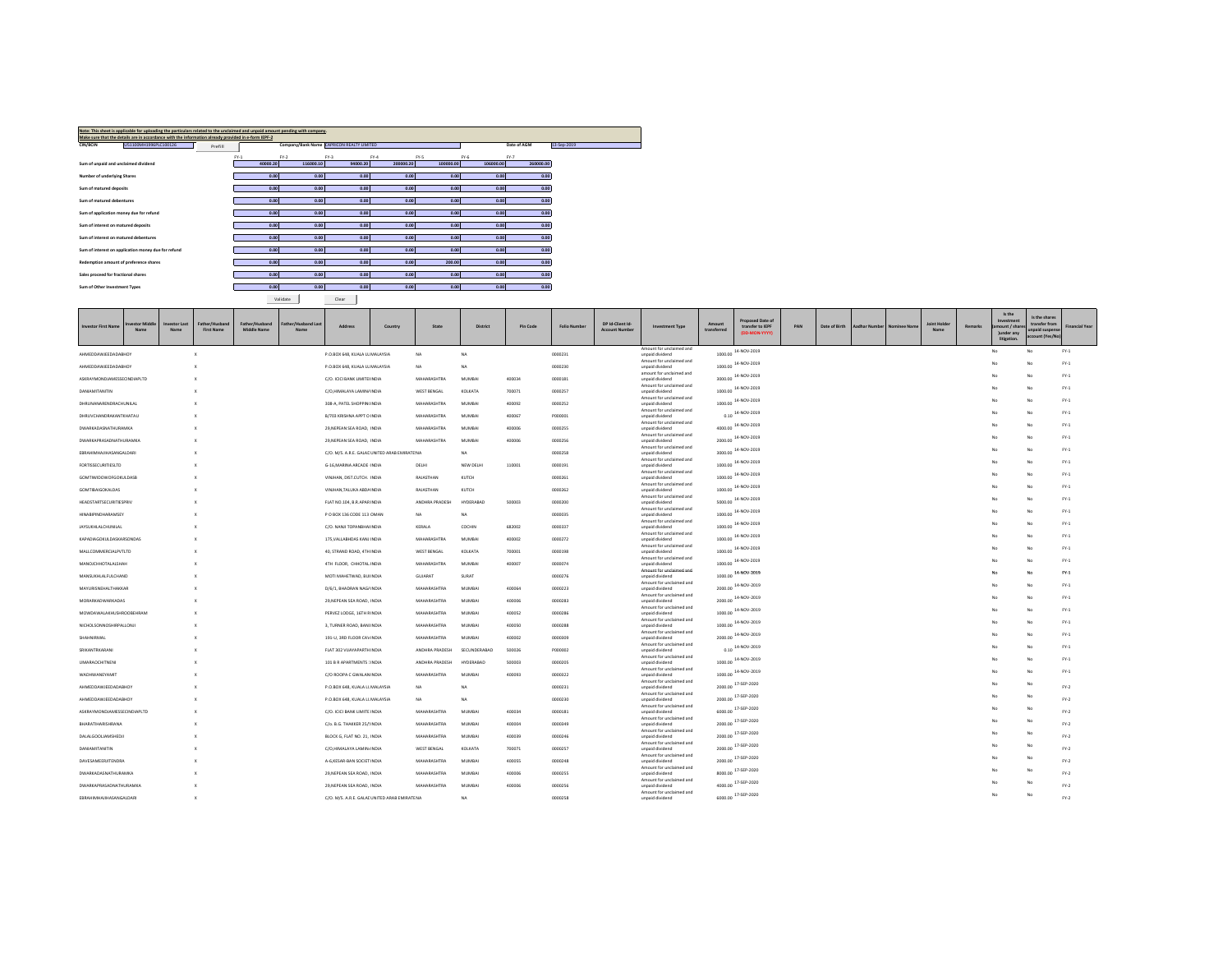|                                |                                             |                    |                  |        |                | Amount for unclaimed and                    |                                                       |    |    |        |
|--------------------------------|---------------------------------------------|--------------------|------------------|--------|----------------|---------------------------------------------|-------------------------------------------------------|----|----|--------|
| <b>FORTISSECURITIESLTD</b>     | G-16.MARINA ARCADE INDIA                    | DELHI              | NEW DELHI        | 110001 | 0000191        | unpaid dividend                             | 2000.00 17-SEP-2020                                   |    | No | $FY-2$ |
| GOMTIWIDOWOFGOKULDASB          | VINJHAN, DIST.CUTCH. INDIA                  | <b>RAJASTHAM</b>   | KUTCH            |        | 0000261        | Amount for unclaimed and<br>unpaid dividend | 2000.00 17-SEP-2020                                   |    | Nc | FY.2   |
| <b>GOMTIRAIGOKALDAS</b>        | VINJHAN.TALUKA ABD/ INDIA                   | RAIASTHAN          | KUTCH            |        | 0000262        | Amount for unclaimed and<br>unpaid dividend | 2000.00 17-SEP-2020                                   |    | Nc | $FY-2$ |
| HARIBENMOTILALKANJI            | SUVAS APARTMENTS.FIINDIA                    | MAHARASHTRA        | <b>MUMBA</b>     | 400006 | 0000265        | Amount for unclaimed and<br>unpaid dividend | 22000.00 17-SEP-2020                                  |    |    | $FY-2$ |
| HARSHADRAIFATFHCHANDMEHT       | 14 PARESH SADAN 353 INDIA                   | MAHARASHTRA        | <b>MUMRAL</b>    | 400077 | nnnnns         | Amount for unclaimed and<br>unpaid dividend | 2000.00 17-SEP-2020                                   |    |    | $FY-2$ |
|                                |                                             | ANDHRA PRADESH     |                  |        |                | Amount for unclaimed and                    | 10000.00 <sup>17-SEP-2020</sup>                       |    |    |        |
| HEADSTARTSECURITIESPRIV        | FLAT NO.104, B.R.APARINDIA                  |                    | <b>HYDERABAL</b> | 500003 | 0000200        | unpaid dividend<br>Amount for unclaimed and |                                                       |    |    | $FY-2$ |
| <b>HINABIPINDHARAMSEY</b>      | P O BOX 136 CODE 113 OMAN                   | NA                 | NA               |        | 0000035        | unpaid dividend<br>Amount for unclaimed and | 2000.00 17-SEP-2020                                   |    |    | $FY-2$ |
| <b>ILABENHASMUKHBHAIVORA</b>   | 101 YOGESHWARNAG/INDIA                      | GUJARAT            | AHMEDABAD        | 380007 | 0000196        | unpaid dividend<br>Amount for unclaimed and | 2000.00 17-SEP-2020                                   |    |    | $FY-2$ |
| <b>JAYSUKHLALCHUNILAL</b>      | C/O. NANJI TOPANBHA INDIA                   | KERALA             | COCHIN           | 682002 | 0000337        | unpaid dividend<br>Amount for unclaimed and | 2000.00 17-SEP-2020                                   |    |    | $FY-2$ |
| KAPADIAGOKULDASKARSONDAS       | 175. VALLABHDAS KANJ INDIA                  | MAHARASHTRA        | <b>MUMBAI</b>    | 400002 | 0000272        | unpaid dividend                             | 2000.00 17-SEP-2020                                   |    |    | $FY-2$ |
| MALLCOMMERCIALPVTLTD           | 40, STRAND ROAD, 4THINDIA                   | WEST BENGA         | <b>KOLKATA</b>   | 700001 | 0000198        | Amount for unclaimed and<br>unpaid dividend | 2000.00 17-SEP-2020                                   | No | Nc | $FY-2$ |
| MANSUKHLALFULCHAND             | MOTI MAHETWAD, BUI INDIA                    | GUJARAT            | SURAT            |        | 0000276        | Amount for unclaimed and<br>unpaid dividend | 2000.00 17-SEP-2020                                   |    |    | $FY-2$ |
| MORARKADWARKADAS               | 29, NEPEAN SEA ROAD, INDIA                  | MAHARASHTRA        | MUMBAI           | 400006 | 0000283        | Amount for unclaimed and<br>unpaid dividend | 4000.00 17-SEP-2020                                   |    |    | $FY-2$ |
| NAYNARAJESHDOSHI               | 202.JIMMIT APTS, MAHNDIA                    | MAHARASHTRA        | <b>MUMBAI</b>    | 400097 | 0000217        | Amount for unclaimed and<br>unpaid dividend | 2000.00 17-SEP-2020                                   |    |    | $FY-2$ |
| PARAKHPILODJAL                 | SIR DORAB TATA BLDG. INDIA                  | MAHARASHTRA        | MUMBAI           | 400050 | 0000290        | Amount for unclaimed and                    | 2000.00 17-SEP-2020                                   | No |    | FY.2   |
|                                |                                             |                    |                  |        |                | unpaid dividend<br>Amount for unclaimed and | 4000.00 17-SEP-2020                                   |    |    |        |
| SHAHNIRMAL                     | 191-U, 3RD FLOOR CAVINDIA                   | <b>MAHARASHTRA</b> | <b>MUMBAI</b>    | 400002 | 0000309        | unpaid dividend<br>Amount for unclaimed and |                                                       | No | Nc | $FY-2$ |
| SHILPIKHANDELWAL               | C 225 BONANZA INDL EINDIA                   | MAHARASHTRA        | MUMBAI           | 400101 | 0000046        | unpaid dividend<br>Amount for unclaimed and | 2000.00 17-SEP-2020                                   |    |    | FY.2   |
| SRIKANTRKARANI                 | SIR VITHALDAS CHAMB INDIA                   | MAHARASHTRA        | MUMBAI           | 400001 | X000001        | unpaid dividend<br>Amount for unclaimed and | $0.10$ 17-SEP-2020                                    |    |    | $FY-2$ |
| <b>UMARAOCHITNENI</b>          | 101 B R APARTMENTS 1INDIA                   | ANDHRA PRADESH     | HYDERABAD        | 500003 | 0000205        | unpaid dividend<br>Amount for unclaimed and | 2000.00 17-SEP-2020                                   |    |    | FY.2   |
| <b>VISHWANATHBHIMRAOPATIL</b>  | 288 MANGALWAR PETHNDIA                      | MAHARASHTRA        | ICHALKARANJ      | 416106 | 0000063        | unpaid dividend                             | 4000.00 17-SEP-2020                                   | No | Nc | $FY-2$ |
| WADHWANEYAMIT                  | C/O ROOPA C GWALAN INDIA                    | MAHARASHTRA        | MUMBAI           | 400093 | 0000322        | Amount for unclaimed and<br>unpaid dividend | 2000.00 17-SEP-2020                                   |    |    | FY.2   |
| ZENSECURITIESLTDNSECL          | FLAT NO-101 VIJAYASH INDIA                  | ANDHRA PRADESH     | HYDERABAD        | 500073 | 0000203        | Amount for unclaimed and<br>unpaid dividend | 6000.00 17-SEP-2020                                   |    |    | $FY-2$ |
| AHMEDDAWJEEDADABHOY            | P.O.BOX 648, KUALA LL MALAYSIA              | NA                 | NA               |        | 0000231        | Amount for unclaimed and<br>unpaid dividend | 2000.00 21-SEP-2021                                   |    |    | $FY-3$ |
| AHMEDDAWJEEDADABHOY            |                                             | NA                 | NA               |        | 0000230        | Amount for unclaimed and<br>unpaid dividend | 2000.00 21-SEP-2021                                   | No | Nc | $FY-3$ |
|                                | P.O.BOX 648, KUALA LL MALAYSIA              |                    |                  |        |                | Amount for unclaimed and                    | 2000.00 21-SEP-2021                                   |    |    | $FY-3$ |
| BHARATIHARISHRANA              | C/o. B.G. THAKKER 25/!INDIA                 | MAHARASHTRA        | <b>MUMBAI</b>    | 400004 | 0000349        | unpaid dividend<br>Amount for unclaimed and |                                                       | No |    | $FY-3$ |
| BHASINLALIT                    | H-72, CONNAUGHT CIR(INDIA                   | DELHI              | NEW DELH         | 110001 | 0000238        | unpaid dividend<br>Amount for unclaimed and | 6000.00 21-SEP-2021                                   |    |    |        |
| <b>DANIAMITANITIN</b>          | C/O.HIMALAYA LAMIN/INDIA                    | WEST BENGAL        | KOLKATA          | 700071 | 0000257        | unpaid dividend<br>Amount for unclaimed and | 2000.00 21-SEP-2021                                   |    |    | $FY-3$ |
| DAVESAMEERJITENDRA             | A-6, KESAR-BAN SOCIET INDIA                 | MAHARASHTRA        | MUMBAI           | 400055 | 0000248        | unpaid dividend<br>Amount for unclaimed and | 2000.00 21-SEP-2021                                   |    |    | $FY-3$ |
| DEBONAIRESTATEDEVELOPMEN       | <b>CONSTRUCTION HOUSEINDIA</b>              | MAHARASHTRA        | <b>MUMBAI</b>    | 400052 | 0000312        | unpaid dividend                             | 2000.00 21-SEP-2021                                   |    |    | $FY-3$ |
| DHRUVCHANDRAKANTKHATAU         | B/703 KRISHNA APPT OINDIA                   | MAHARASHTRA        | <b>MUMBA</b>     | 400067 | P000001        | Amount for unclaimed and<br>unpaid dividend | $0.10^{21 \cdot \text{SEP} \cdot 2021}$               |    |    | $FY-3$ |
| DWARKADASNATHURAMKA            | 29. NEPEAN SEA ROAD, INDIA                  | MAHARASHTRA        | <b>MUMBAI</b>    | 400006 | 0000255        | Amount for unclaimed and<br>unpaid dividend | 8000.00 21-SEP-2021                                   |    |    | $FY-3$ |
| DWARKAPRASADNATHURAMKA         | 29. NEPEAN SEA ROAD, INDIA                  | MAHARASHTRA        | <b>MUMBAI</b>    | 400006 | 0000256        | Amount for unclaimed and<br>unpaid dividend | 4000.00 21-SEP-2021                                   |    |    | FY-3   |
| EBRAHIMHAJIHASANGALDARI        | C/O. M/S. A.R.E. GALACUNITED ARAB EMIRATENA |                    | NA               |        | 0000258        | Amount for unclaimed and<br>unpaid dividend | 6000.00 21-SEP-2021                                   |    |    | $FY-3$ |
|                                |                                             |                    |                  |        |                | Amount for unclaimed and                    | 2000.00 21-SEP-2021                                   |    |    | $FY-3$ |
| <b>FORTISSECURITIESLTD</b>     | G-16.MARINA ARCADE INDIA                    | DELHI              | NEW DELHI        | 110001 | 0000191        | unpaid dividend<br>Amount for unclaimed and |                                                       |    |    | $FY-3$ |
| GOLWALABHAVIKSUMATILAL         | C/6,AMI JYOT APARTM INDIA                   | <b>GUJARAT</b>     | AHMEDABAD        | 380006 | 0000340        | unpaid dividend<br>Amount for unclaimed and | 2000.00 21-SEP-2021                                   |    |    |        |
| <b>GOMTIWIDOWOFGOKULDASB</b>   | VINJHAN, DIST.CUTCH, INDIA                  | RAJASTHAN          | KUTCH            |        | 0000261        | unpaid dividend<br>Amount for unclaimed and | 2000.00 21-SEP-2021                                   |    |    | FY-3   |
| <b>GOMTIBAIGOKALDAS</b>        | VINJHAN, TALUKA ABD/INDIA                   | RAJASTHAN          | KUTCH            |        | 0000262        | unpaid dividend<br>Amount for unclaimed and | 2000.00 21-SEP-2021                                   | No | No | $FY-3$ |
| <b>GORADIAKISHORV</b>          | 4. FULCHAND NIVAS, 15 INDIA                 | MAHARASHTRA        | <b>MUMBAI</b>    | 400007 | 0000263        | unpaid dividend                             | 2000.00 21-SEP-2021                                   |    |    | $FY-3$ |
| HARISHKESHAVJISHROFF           | 114/B VITHALBHAI PAT INDIA                  | MAHARASHTRA        | <b>MUMBAI</b>    | 400004 | 0000156        | Amount for unclaimed and<br>unpaid dividend | 2000.00 21-SEP-2021                                   |    |    | $FY-3$ |
| <b>HEADSTARTSECURITIESPRIV</b> | FLAT NO.104, B.R.APARINDIA                  | ANDHRA PRADESH     | HYDERARAE        | 500003 | 0000200        | Amount for unclaimed and<br>unpaid dividend | 10000.00 21-SEP-2021                                  |    |    | $FY-3$ |
| HEMANTPVISSANJI                | <b>COMMERCIAL UNION HINDIA</b>              | MAHARASHTRA        | <b>MUMBA</b>     | 400001 | 0000088        | Amount for unclaimed and<br>unpaid dividend | 2000.00 21-SEP-2021                                   | No |    | $FY-3$ |
| <b>HINABIPINDHARAMSEY</b>      | P O BOX 136 CODE 113 OMAN                   | NA                 | NA               |        | onnoss         | Amount for unclaimed and<br>unpaid dividend | 2000.00 21-SEP-2021                                   |    |    | $FY-3$ |
|                                |                                             |                    |                  |        |                | Amount for unclaimed and                    | 2000.00 21-SEP-2021                                   | Mo | Nc | $FY-3$ |
| JAYSUKHLALCHUNILAL             | C/O. NANJI TOPANBHA INDIA                   | KERALA             | COCHIN           | 682002 | 0000337        | unpaid dividend<br>Amount for unclaimed and |                                                       |    |    | $FY-3$ |
| KANTILALCHHAGANLAL             | HARIPURA MAIN ROAD INDIA                    | GUJARAT            | SURAT            |        | 0000271        | unpaid dividend<br>Amount for unclaimed and | 4000.00 21-SEP-2021                                   |    |    |        |
| KAPADIAGOKULDASKARSONDAS       | 175, VALLABHDAS KANJ INDIA                  | MAHARASHTRA        | MUMBAI           | 400002 | 0000272        | unpaid dividend<br>Amount for unclaimed and | 2000.00 21-SEP-2021                                   |    |    | $FY-3$ |
| KARVYSTOCKBROKINGLTD           | 529 ROAD NO-4 BANJA INDIA                   | ANDHRA PRADESH     | HYDERARAE        | 500034 | 0000055        | unpaid dividend<br>Amount for unclaimed and | 6000.00 21-SEP-2021                                   | No |    | $FY-3$ |
| MALLCOMMERCIALPVTLTD           | 40, STRAND ROAD, 4TH INDIA                  | WEST BENGAL        | KOLKATA          | 700001 | 0000198        | unpaid dividend                             | 2000.00 21-SEP-2021                                   |    |    | $FY-3$ |
| MORARKADWARKADAS               | 29, NEPEAN SEA ROAD, INDIA                  | MAHARASHTRA        | <b>MUMBAI</b>    | 400006 | 0000283        | Amount for unclaimed and<br>unpaid dividend | 4000.00 21-SEP-2021                                   |    |    | $FY-3$ |
| RAMKANJANI                     | B 10, Jaldhara Bldg 429 INDIA               | MAHARASHTRA        | <b>MUMBAI</b>    | 400052 | 0000013        | Amount for unclaimed and<br>unpaid dividend | 2000.00 21-SEP-2021                                   |    |    | $FY-3$ |
| SHAHNIRMAI                     | 191-U, 3RD FLOOR CAVINDIA                   | MAHARASHTRA        | <b>MUMBA</b>     | 400002 | 0000309        | Amount for unclaimed and<br>unpaid dividend | 4000.00 21-SEP-2021                                   |    | Nc | $FY-3$ |
| SHROFFSANJAYHARISH             | 114-B. VITHALBHAI PATINDIA                  | MAHARASHTRA        | <b>MUMBAI</b>    | 400004 | 0000350        | Amount for unclaimed and                    | 2000.00 21-SEP-2021                                   |    |    | $FY-3$ |
|                                |                                             |                    |                  |        |                | unpaid dividend<br>Amount for unclaimed and | 2000.00 21-SEP-2021                                   |    |    | FY-3   |
| <b>UMARAOCHITNEN</b>           | 101 B R APARTMENTS 1INDIA                   | ANDHRA PRADESH     | HYDERABAD        | 500003 | 0000205        | unpaid dividend<br>Amount for unclaimed and |                                                       |    |    | $FY-3$ |
| WADHWANEYAMIT                  | C/O ROOPA C GWALAN INDIA                    | MAHARASHTRA        | <b>MUMBAI</b>    | 400093 | 0000322        | unpaid dividend<br>Amount for unclaimed and | 2000.00 21-SEP-2021                                   |    |    | $FN-3$ |
| SRIKANTRKARANI                 | FLAT 302 VIJAYAPARTH INDIA                  | ANDHRA PRADESH     | SECUNDERABAD     |        | 500026 P000002 | unpaid dividend                             | $0.10\begin{array}{l} 21\text{-SEP-}2021 \end{array}$ | No |    |        |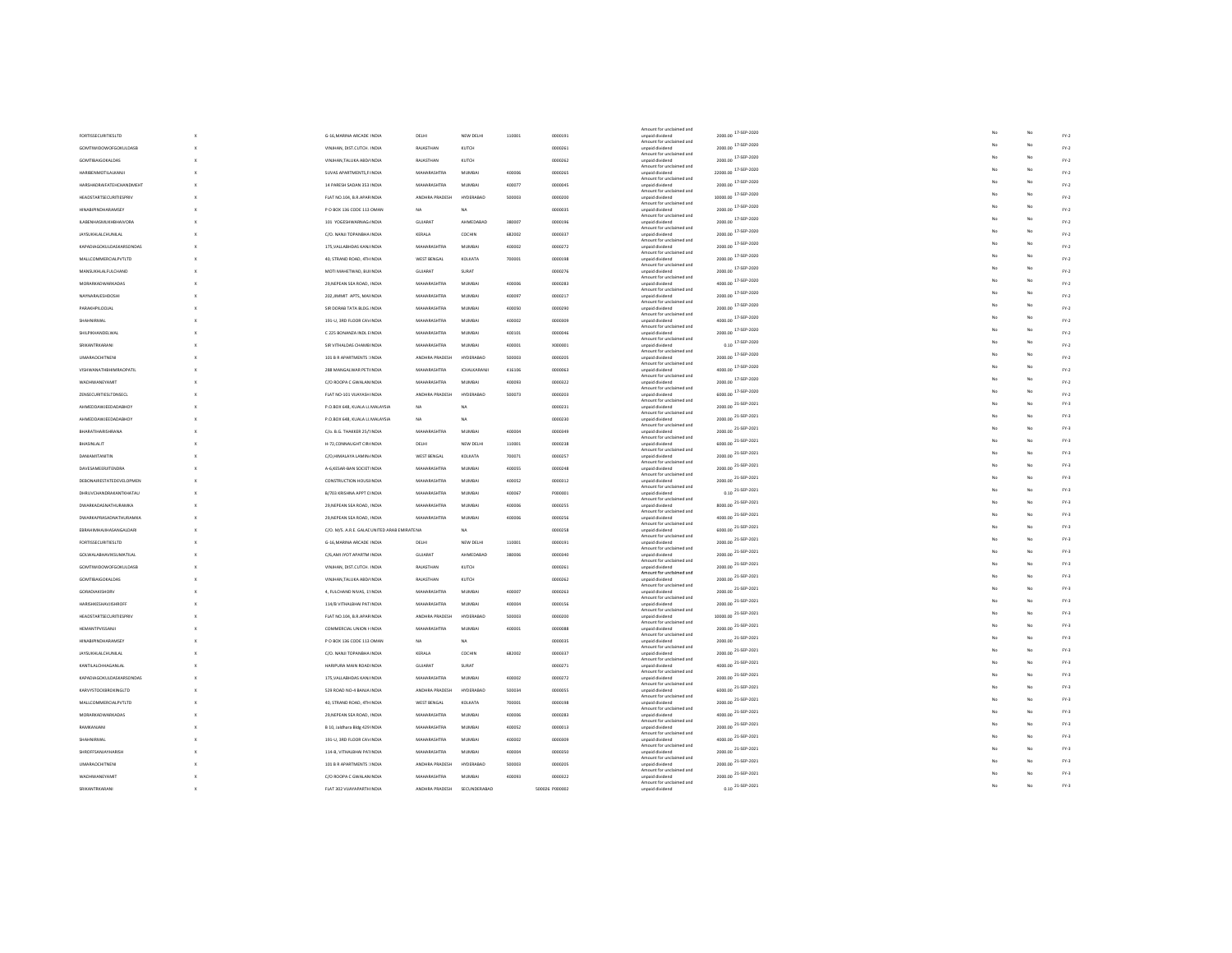|                                   |                                             |                    |                  |        |                | Amount for unclaimed and                    |                                             |    |    |                       |
|-----------------------------------|---------------------------------------------|--------------------|------------------|--------|----------------|---------------------------------------------|---------------------------------------------|----|----|-----------------------|
| EBRAHIMHAJIHASANGALDARI           | C/O. M/S. A.R.E. GALACUNITED ARAB EMIRATENA |                    | NA               |        | 0000258        | unpaid dividend<br>Amount for unclaimed and | 6000.00 20-OCT-2022                         |    | No | ${\rm FY-4}$          |
| ASKRAYMONDJAMESSECURITIESI        | ICICI BANK LTD.SECURITINDIA                 | MAHARASHTRA        | <b>MUMBAI</b>    | 400013 | 0000181        | unpaid dividend                             | 6000.00 20-OCT-2022                         |    | No | ${\rm FY-4}$          |
| ASHVINBABULALMODH                 | 2-SHIV SHAKTI SOCIETY INDIA                 | GUJARAT            | PALANPUR         | 385001 | 0000054        | Amount for unclaimed and<br>unpaid dividend | 6000.00 20-OCT-2022                         |    |    | ${\sf FY}{\text{-}4}$ |
| <b>YOGFSHVSHAH</b>                |                                             | MAHARASHTRA        | <b>MUMRAL</b>    | 400064 | nnnnnaz        | Amount for unclaimed and                    | 2000.00 20-OCT-2022                         |    |    | ${\rm FY-4}$          |
|                                   | 16. DAS BHUVAN UNDEINDIA                    |                    |                  |        |                | unpaid dividend<br>Amount for unclaimed and |                                             |    |    | $FY-4$                |
| <b>JARIWALAVIRANCHILALVENILAL</b> | NAVAPURA, KURWA RCINDIA                     | <b>GUJARAT</b>     | SURAT            | 395001 | 0000269        | unpaid dividend<br>Amount for unclaimed and | 2000.00 20-OCT-2022                         |    |    |                       |
| <b>RHASINI ALIT</b>               | H-72.CONNAUGHT CIR(INDIA                    | DELHI              | NEW DELHI        | 110001 | 0000238        | unpaid dividend                             | 6000.00 20-OCT-2022                         |    |    | FY.4                  |
| BHARATIHARISHRANA                 | C/o. B.G. THAKKER 25/!INDIA                 | MAHARASHTRA        | <b>MUMBAI</b>    | 400004 | 0000349        | Amount for unclaimed and<br>unpaid dividend | 2000.00 20-OCT-2022                         |    |    | $FY-4$                |
| <b>HINABIPINDHARAMSEY</b>         | P O BOX 136 CODE 113 OMAN                   | NA                 | NA               |        | 0000035        | Amount for unclaimed and<br>unpaid dividend | 2000.00 20-OCT-2022                         |    |    | FY.4                  |
|                                   |                                             |                    |                  |        |                | Amount for unclaimed and                    | 2000.00 20-OCT-2022                         |    |    | $FY-4$                |
| <b>UMARAOCHITNENI</b>             | 101 B R APARTMENTS JINDIA                   | ANDHRA PRADESH     | <b>HYDERABAD</b> | 500003 | 0000205        | unpaid dividend<br>Amount for unclaimed and |                                             | No |    | $FY-4$                |
| MORARKADWARKADAS                  | 29, NEPEAN SEA ROAD, INDIA                  | MAHARASHTRA        | <b>MUMBA</b>     | 400006 | 0000283        | unpaid dividend<br>Amount for unclaimed and | 4000.00 $^{20 \cdot \text{OCT} \cdot 2022}$ |    |    |                       |
| SONIRAMPRASADGOVINDLAL            | 1633 SEWAKANI WADI INDIA                    | GUJARAT            | AHMEDABAD        | 380001 | \$000006       | unpaid dividend                             | 4000.00 20-OCT-2022                         |    |    | FY.4                  |
| DHAVALRAMESHCHANDRADALAL          | 147-148 KAWASJI NAGHNDIA                    | GUJARAT            | SURAT            | 395009 | 0000366        | Amount for unclaimed and<br>unpaid dividend | 2000.00 20-OCT-2022                         |    |    | $FY-4$                |
| DRAMEEPIYUSHSHAH                  | SHANTI SADAN 2ND FL(INDIA                   | MAHARASHTRA        | <b>MUMBAI</b>    | 400007 | 0000182        | Amount for unclaimed and<br>unpaid dividend | 10000.00 20-OCT-2022                        |    |    | ${\rm FY-4}$          |
| DIANACAVASRASTOMJEE               | 401 STERLING CENTRE : INDIA                 | MAHARASHTRA        | PUNE             | 411001 | 0000184        | Amount for unclaimed and<br>unpaid dividend | 2000.00 20-OCT-2022                         |    |    | $FY-4$                |
|                                   |                                             |                    |                  |        |                | Amount for unclaimed and                    | 2000.00 20-OCT-2022                         |    |    | ${\rm FY-4}$          |
| HEMANTPVISSANJI                   | <b>COMMERCIAL UNION HINDIA</b>              | MAHARASHTRA        | <b>MUMBA</b>     | 400001 | 0000088        | unpaid dividend<br>Amount for unclaimed and |                                             |    |    |                       |
| SHILPIKHANDELWAL                  | C 225 BONANZA INDL EINDIA                   | MAHARASHTRA        | <b>MUMBAI</b>    | 400101 | 0000046        | unpaid dividend<br>Amount for unclaimed and | 2000.00 20-OCT-2022                         |    |    | $FY-4$                |
| <b>AJAYMANHARLAL</b>              | 16 PREM MILAN 87 B N INDIA                  | MAHARASHTRA        | <b>MUMBA</b>     | 400006 | 0000093        | unpaid dividend                             | 8000.00 20-OCT-2022                         |    |    | ${\rm FY-4}$          |
| <b>DANIAMITANITIN</b>             | C/O.HIMALAYA LAMIN/INDIA                    | WEST BENGAL        | KOLKATA          | 700071 | 0000257        | Amount for unclaimed and<br>unpaid dividend | 2000.00 20-OCT-2022                         |    |    | $FY-4$                |
| HARIBENMOTILALKANJI               | SUVAS APARTMENTS, FIINDIA                   | MAHARASHTRA        | <b>MUMBA</b>     | 400006 | 0000265        | Amount for unclaimed and<br>unpaid dividend | 22000.00 20-OCT-2022                        | No | Nc | $FY-4$                |
|                                   |                                             |                    |                  |        |                | Amount for unclaimed and                    | 2000.00 20-OCT-2022                         |    |    | FY.4                  |
| AHMEDDAWJEEDADABHOY               | P.O.BOX 648, KUALA LL MALAYSIA              | <b>NA</b>          | NA               |        | 0000230        | unpaid dividend<br>Amount for unclaimed and |                                             | Mo | Nc | $FY-4$                |
| <b>HEADSTARTSECURITIESPRIVATE</b> | FLAT NO.104, B.R.APARINDIA                  | ANDHRA PRADESH     | HYDERABAD        | 500003 | 0000200        | unpaid dividend<br>Amount for unclaimed and | 10000.00 20-OCT-2022                        |    |    |                       |
| <b>FORTISSECURITIESLTD</b>        | G-16.MARINA ARCADE INDIA                    | DELHI              | NEW DELHI        | 110001 | 0000191        | unpaid dividend                             | 2000.00 20-OCT-2022                         |    |    | FY.4                  |
| YEZDIKEKIDIVECHA                  | COOVER COTTAGE 87 NINDIA                    | MAHARASHTRA        | MUMBAI           | 400102 | Y000003        | Amount for unclaimed and<br>unpaid dividend | 2000.00 20-OCT-2022                         | No |    | $FY-4$                |
| AMINHASANALIMERCHANT              | DEJA - VU 102, HILL ROJNDIA                 | <b>MAHARASHTRA</b> | <b>MUMBAI</b>    | 400050 | 0000369        | Amount for unclaimed and<br>unpaid dividend | 2000.00 20-OCT-2022                         |    |    | $FY-4$                |
| <b>ILABENHASMUKHBHAIVORA</b>      | 101 YOGESHWARNAG/INDIA                      | GUJARAT            | AHMEDABAD        | 380007 | 0000196        | Amount for unclaimed and<br>unpaid dividend | 2000.00 20-OCT-2022                         |    |    | $FY-4$                |
|                                   |                                             |                    |                  |        |                | Amount for unclaimed and                    | 2000.00 20-OCT-2022                         |    |    | ${\rm FY-4}$          |
| ASHARAJNIKANTJAITHA               | KRISHNAKUNJ 10 KORE INDIA                   | MAHARASHTRA        | PUNE             | 411001 | A000010        | unpaid dividend<br>Amount for unclaimed and |                                             |    |    | ${\rm FY-4}$          |
| STATEBANKOFINDIAACSHETH           | SP PERSONAL BANKING INDIA                   | MAHARASHTRA        | MUMBAI           | 400023 | 0000052        | unpaid dividend<br>Amount for unclaimed and | 2000.00 20-OCT-2022                         |    |    |                       |
| JAYSUKHLALCHUNILAL                | C/O. NANJI TOPANBHA INDIA                   | KERALA             | COCHIN           | 682002 | 0000337        | unpaid dividend                             | 2000.00 20-OCT-2022                         | No |    | $FY-4$                |
| WADHWANEYAMIT                     | C/O ROOPA C GWALAN INDIA                    | MAHARASHTRA        | MUMBAI           | 400093 | 0000322        | Amount for unclaimed and<br>unpaid dividend | 2000.00 20-OCT-2022                         |    |    | ${\rm FY-4}$          |
| INDIRAMAHENDRASHAH                | EKTA TERRACE A WING INDIA                   | MAHARASHTRA        | MUMBAI           | 400067 | 0000334        | Amount for unclaimed and<br>unpaid dividend | 2000.00 20-OCT-2022                         |    |    | $FY-4$                |
| KAPADIAGOKULDASKARSONDAS          | 175. VALLABHDAS KANJ INDIA                  | MAHARASHTRA        | <b>MUMBAI</b>    | 400002 | 0000272        | Amount for unclaimed and<br>unpaid dividend | 2000.00 20-OCT-2022                         |    |    | $FY-4$                |
|                                   |                                             |                    |                  |        |                | Amount for unclaimed and                    | 2000.00 20-OCT-2022                         | No | Nc | $FY-4$                |
| DHUPELIAHARSHADKUMARJAYANTIL      | C/O. JAYANTILAL M. DHINDIA                  | MAHARASHTRA        | <b>MUMBA</b>     | 400054 | 0000368        | unpaid dividend<br>Amount for unclaimed and |                                             |    |    | FY.4                  |
| RAIFSHVMFHTA                      | 22, JAI GOPAL IND. EST. INDIA               | MAHARASHTRA        | <b>MUMRAL</b>    | 400028 | 0000194        | unpaid dividend<br>Amount for unclaimed and | 2000.00 20-OCT-2022                         |    |    |                       |
| MALLCOMMERCIALPVTLTD              | 40, STRAND ROAD, 4TH INDIA                  | WEST BENGAL        | KOLKATA          | 700001 | 0000198        | unpaid dividend                             | 2000.00 20-OCT-2022                         |    |    | $FY-4$                |
| PHEROZAJAMSHYDGODREJ              | GODREJ BOYCE MFG CINDIA                     | <b>MAHARASHTRA</b> | <b>MUMBAI</b>    | 400079 | nnnnnss        | Amount for unclaimed and<br>unpaid dividend | 4000.00 20-OCT-2022                         |    |    | $PV-4$                |
| KARVYSTOCKBROKINGLTD              | 529 ROAD NO-4 BANJA INDIA                   | ANDHRA PRADESH     | HYDERABAD        | 500034 | 0000055        | Amount for unclaimed and<br>unpaid dividend | 6000.00 20-OCT-2022                         |    |    | $FY-4$                |
| ZARINENAUSHIRCAMBATTA             | 'CAMBATTA CENTRAL' IINDIA                   | GUJARAT            | AHMEDARAD        | 380023 | 0000058        | Amount for unclaimed and<br>unpaid dividend | 2000.00 20-OCT-2022                         |    | Nc | $FY-4$                |
|                                   |                                             |                    |                  |        |                | Amount for unclaimed and                    | 8000.00 20-OCT-2022                         |    |    | $FY-4$                |
| DWARKADASNATHURAMKA               | 29, NEPEAN SEA ROAD, INDIA                  | MAHARASHTRA        | MUMBAI           | 400006 | 0000255        | unpaid dividend<br>Amount for unclaimed and |                                             |    |    | $FY-4$                |
| HITESHDHARAMCHANDSHAH             | 1003 10TH FLR UMIMA INDIA                   | MAHARASHTRA        | <b>MUMBAI</b>    | 400064 | <b>HODDDD6</b> | unpaid dividend<br>Amount for unclaimed and | 4000.00 20-OCT-2022                         |    |    |                       |
| ANJANIHASMUKHLALSHAH              | C/O. D. D. SHAH 207/3, INDIA                | MAHARASHTRA        | <b>MUMBAI</b>    | 400031 | 0000218        | unpaid dividend                             | 2000.00 20-OCT-2022                         |    |    | ${\rm FY-4}$          |
| AHMEDDAWJEEDADABHOY               | P.O.BOX 648, KUALA LL MALAYSIA              | NA                 | NA               |        | 0000231        | Amount for unclaimed and<br>unpaid dividend | 2000.00 20-OCT-2022                         | No |    | $PV-4$                |
| UNNATIROOPESHSHAH                 | RAMESH V. DALAL, 147 INDIA                  | GUJARAT            | SURAT            | 395009 | 0000371        | Amount for unclaimed and<br>unpaid dividend | 2000.00 20-OCT-2022                         |    |    | ${\rm FY-4}$          |
| GOMTIBAIGOKALDAS                  |                                             | <b>RAJASTHAM</b>   | KUTCH            |        | 0000262        | Amount for unclaimed and                    | 2000.00 20-OCT-2022                         |    |    | $FY-4$                |
|                                   | VINJHAN, TALUKA ABD/INDIA                   |                    |                  |        |                | unpaid dividend<br>Amount for unclaimed and |                                             |    |    | $FY-4$                |
| DERONAIRESTATEDEVELOPMENTPV       | CONSTRUCTION HOUSENDIA                      | <b>MAHARASHTRA</b> | <b>MUMRAL</b>    | 400052 | 0000312        | unpaid dividend<br>Amount for unclaimed and | 2000.00 20-OCT-2022                         |    |    |                       |
| SRIKANTRKARANI                    | FLAT 302 VIJAYAPARTH INDIA                  | ANDHRA PRADESH     | SECUNDERABAD     |        | 500026 P000002 | unpaid dividend<br>Amount for unclaimed and | $0.10\,$ 20-OCT-2022                        |    |    | $FY-4$                |
| SHAHNIRMAL                        | 191-U, 3RD FLOOR CAVINDIA                   | MAHARASHTRA        | <b>MUMRAL</b>    | 400002 | 0000309        | unpaid dividend                             | 4000.00 20-OCT-2022                         |    |    | FY.4                  |
| PARAKHPILOOJAL                    | SIR DORAB TATA BLDG. INDIA                  | MAHARASHTRA        | <b>MUMBAI</b>    | 400050 | 0000290        | Amount for unclaimed and<br>unpaid dividend | 2000.00 20-OCT-2022                         |    |    | $FY-4$                |
| <b>HINASMANIAR</b>                | A/3 SALVATION SOCIET INDIA                  | <b>MAHARASHTRA</b> | <b>MUMRAL</b>    | 400028 | nnnnnag        | Amount for unclaimed and<br>unpaid dividend | 2000.00 20-OCT-2022                         |    |    | $FY-4$                |
|                                   |                                             |                    |                  |        |                | Amount for unclaimed and                    | 2000.00 20-OCT-2022                         |    |    | $FY-4$                |
| VASANTDATTATRAYVARNEKAR           | ASHWATH SUB-PLOT N INDIA                    | MAHARASHTRA        | PUNE             | 411016 | 0000049        | unpaid dividend<br>Amount for unclaimed and | 4000.00 $^{20 \cdot \text{OCT} \cdot 2022}$ |    |    | $FY-4$                |
| <b>DWARKAPRASADNATHURAMKA</b>     | 29, NEPEAN SEA ROAD, INDIA                  | MAHARASHTRA        | <b>MUMBA</b>     | 400006 | 0000256        | unpaid dividend<br>Amount for unclaimed and |                                             |    |    |                       |
| DHRUVCHANDRAKANTKHATAU            | B/703 KRISHNA APPT OINDIA                   | MAHARASHTRA        | <b>MUMBAI</b>    | 400067 | P000001        | unpaid dividend<br>Amount for unclaimed and | $0.10\ 20\,0$ CT-2022                       |    |    | $FY-4$                |
| <b>UNNATIROOPESHSHAI</b>          | 147-148 KAWASJINAGA INDIA                   | GUJARAT            | SURAT            | 395009 | 0000365        | unpaid dividend                             | 2000.00 20-OCT-2022                         |    |    | $FY-4$                |
| PRATIMAAJAYSHAH                   | NAYANIKA EYE HOSPITJINDIA                   | GUJARAT            | SURAT            | 395003 | 0000187        | Amount for unclaimed and<br>unpaid dividend | 2000.00 20-OCT-2022                         |    |    | FY.4                  |
| AKSHATMSHAH                       | 303 VANDEMATRAM 1 INDIA                     | GUJARAT            | AHMEDABAD        | 380007 | A000009        | Amount for unclaimed and<br>unpaid dividend | 10000.00 20-OCT-2022                        | No | w  | $PV-4$                |
|                                   |                                             |                    |                  |        |                |                                             |                                             |    |    |                       |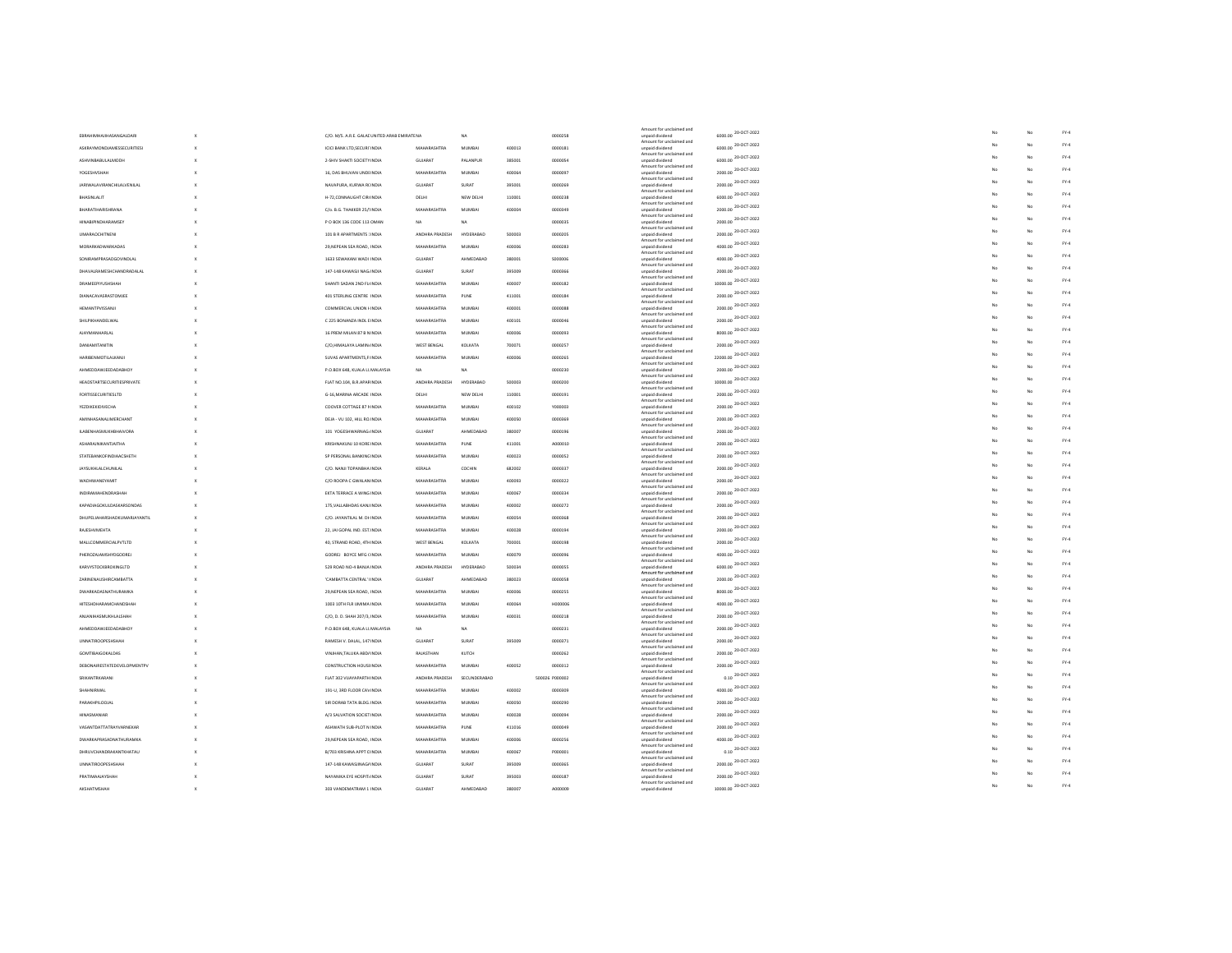| Amount for unclaimed and<br>2000.00 20-OCT-2022<br>VIDYAPRABHU<br>115/3954 TILAK NAGAFINDIA<br>MAHARASHTRA<br><b>MUMBAL</b><br>400089<br>0000048<br>unpaid dividend<br>Amount for unclaimed and<br>2000.00 20-OCT-2022<br>GOMTIWIDOWOFGOKULDASBHANJ<br>VINJHAN, DIST.CUTCH. INDIA<br>RAJASTHAN<br>KUTCH<br>0000261<br>unpaid dividend<br>Amount for unclaimed and<br>2000.00 20-OCT-2022<br>HASMUKHLAXMIDASRAICHURA<br>20/24 MORARJI VELJI B INDIA<br>MAHARASHTRA<br><b>MUMRA</b><br>400002<br>HODDOG<br>unpaid dividend<br>Amount for unclaimed and<br>2000.00 20-OCT-2022<br><b>GOSWAMIBRUBHUSHANLALJIMAHAF</b><br>KANKROLI, MEWAR. INDIA<br>RAJASTHAN<br>MEWAP<br>0000264<br>unpaid dividend<br>Amount for unclaimed and<br>2000.00 17-May-2023<br>ΑΗΜΕΠΠΑΨΙΕΕΠΑΠΑΒΗΠΥ<br>P.O.BOX 648, KUALA LL MALAYSIA<br>N <sub>A</sub><br>NA<br>0000231<br>unnaid dividend<br>Amount for unclaimed and<br>2000.00 <sup>17-May-2023</sup><br>AHMEDDAWJEEDADABHOY<br>P.O.BOX 648, KUALA LL MALAYSIA<br>NA<br>0000230<br>NA<br>unpaid dividend<br>Amount for unclaimed and<br>6000.00 17-May-2023<br>ASKRAYMONDJAMESSECU<br>C/O. ICICI BANK LIMITE INDIA<br>MAHARASHTRA<br><b>MUMBA</b><br>400034<br>0000181<br>unpaid dividend<br>Amount for unclaimed and<br>2000.00 <sup>17-May-2023</sup><br>3RD.FLOOR, EK-DANTI HNDIA<br>BAJAJKAVITAR<br>MAHARASHTRA<br><b>MUMBAI</b><br>400056<br>0000321<br>unpaid dividend<br>Amount for unclaimed and<br>6000.00 17-May-2023<br>H-72,CONNAUGHT CIR(INDIA<br>110001<br>0000238<br>BHASINLALIT<br>DELHI<br>NEW DELH<br>unpaid dividend<br>Amount for unclaimed and<br>2000.00 17-May-2023<br><b>DANIAMITANITIN</b><br>C/O.HIMALAYA LAMIN/INDIA<br>WEST BENGAL<br>KOLKATA<br>700071<br>0000257<br>unpaid dividend<br>Amount for unclaimed and<br>2000.00 17-May-2023<br>DEBONAIRESTATEDEVELOPMENTPVTLTD<br><b>CONSTRUCTION HOUSEINDIA</b><br>MAHARASHTRA<br><b>MUMBA</b><br>0000312<br>400052<br>unpaid dividend<br>Amount for unclaimed and<br>8000.00 17-May-2023<br>DWARKADASNATHURAMKA<br>29. NEPEAN SEA ROAD, INDIA<br>MAHARASHTRA<br><b>MUMBA</b><br>400006<br>0000255<br>unpaid dividend<br>Amount for unclaimed and<br>4000.00 <sup>17-May-2023</sup><br><b>DWARKAPRASADNATHURAMKA</b><br>29, NEPEAN SEA ROAD, INDIA<br>MAHARASHTRA<br>MUMBAI<br>0000256<br>400006<br>unpaid dividend<br>Amount for unclaimed and<br>6000.00 17-May-2023<br>C/O. M/S. A.R.E. GALACUNITED ARAB EMIRATENA<br>EBRAHIMHAJIHASANGALDARI<br>NA<br>0000258<br>unpaid dividend<br>Amount for unclaimed and<br>2000.00 <sup>17-May-2023</sup><br>GOMTIWIDOWOFGOKULDASBHANJI<br>VINJHAN, DIST.CUTCH. INDIA<br>RAJASTHAN<br>KUTCH<br>0000261<br>unpaid dividend<br>Amount for unclaimed and<br>2000.00 17-May-2023<br>GOMTIBAIGOKALDAS<br>VINJHAN, TALUKA ABD/ INDIA<br>RAJASTHAN<br>KUTCH<br>0000262<br>unpaid dividend<br>Amount for unclaimed and<br>2000.00 <sup>17-May-2023</sup><br>KANKROLI, MEWAR. INDIA<br>RAJASTHAN<br>MEWAR<br>0000264<br><b>GOSWAMIBRIJBHUSHANLALJIM</b><br>unpaid dividend<br>Amount for unclaimed and<br>10000.00 <sup>17-May-2023</sup><br><b>HEADSTARTSECURITIESPVTLTD</b><br>FLAT NO.104, B.R.APARINDIA<br>ANDHRA PRADESH<br>SECUNDERABAD<br>500003<br>0000200<br>unpaid dividend<br>Amount for unclaimed and<br>2000.00 17-May-2023<br>P O BOX 136 CODE 113 OMAN<br><b>HINABIPINDHARAMSEY</b><br><b>NA</b><br>NA<br>0000035<br>unpaid dividend<br>Amount for unclaimed and<br>2000.00 17-May-2023<br><b>JAYSUKHLALCHUNILAL</b><br>C/O. NANJI TOPANBHA INDIA<br>KERALA<br>COCHIN<br>682002<br>0000337<br>unpaid dividend<br>Amount for unclaimed and<br>2000.00 17-May-2023<br>MAHARASHTRA<br>KAPADIAGOKULDASKARSONDAS<br>175, VALLABHDAS KANJ INDIA<br>MUMBAI<br>400002<br>0000272<br>unpaid dividend<br>Amount for unclaimed and<br>6000.00 17-May-2023<br>KARVYSTOCKBROKINGLTD<br>529 ROAD NO-4 HYDER INDIA<br>ANDHRA PRADESH<br>HYDERABAD<br>500034<br>0000055<br>unpaid dividend<br>Amount for unclaimed and<br>4000.00 17-May-2023<br>MORARKADWARKADAS<br>29, NEPEAN SEA ROAD, INDIA<br>MAHARASHTRA<br>400006<br>0000283<br>MUMBAI<br>unpaid dividend<br>Amount for unclaimed and<br>$2000.00$ $17$ -May-2023<br>PARAKHPILOOJAL<br>SIR DORAB TATA BLDG. INDIA<br>MAHARASHTRA<br><b>MUMBA</b><br>400050<br>0000290<br>unpaid dividend<br>Amount for unclaimed and<br>4000.00 <sup>17-May-2023</sup><br>SHAHNIRMAL<br>191-U, 3RD FLOOR CAVINDIA<br>MAHARASHTRA<br><b>MUMBAL</b><br>400002<br>0000309<br>unpaid dividend<br>Amount for unclaimed and<br>6000.00 <sup>17-May-2023</sup><br>SURESHMANSHILALKA<br>17A/3 RAMNIVAS SEWHNDIA<br>MAHARASHTRA<br><b>MUMBA</b><br>400019<br>0000004<br>unpaid dividend<br>Amount for unclaimed and<br>2000.00 17-May-2023<br><b>UMARAOCHITNENI</b><br>101 B R APARTMENTS JINDIA<br>ANDHRA PRADESH<br>SECUNDERABAD<br>500003<br>0000205<br>unpaid dividend<br>Amount for unclaimed and<br>2000.00 17-May-2023<br><b>UMASHASHIMANSUKHLALSHAH</b><br>MOTI MAHETWAD VAL INDIA<br>GUJARAT<br>VALSAD<br>396001<br>U000003<br>unpaid dividend<br>Amount for unclaimed and<br>2000.00 17-May-2023<br>WADHWANEYAMIT<br>C/O ROOPA C GWALAN INDIA<br>MAHARASHTRA<br><b>MUMBA</b><br>400093<br>0000322<br>unpaid dividend<br>A/3 SALVATION<br>Amount for unclaimed and<br>HINASMINAR<br>SOCIETY KIRTI<br>000009<br>2000.00 17-May-2023<br>unpaid dividend<br>COLLEGE LANE<br>INDM<br>MAHARASHTRA<br><b>MUMBA</b><br>400028<br>COOVER COTTAGE 87<br>Amount for unclaimed and<br>2000.00 17-May-2023<br><b>YEZDIKEKIDIVECHA</b><br>MALCOM BAWG<br>Y000002<br>unpaid dividend<br>400102<br>JOGESHWARI WESY INDIA<br>MAHARASHTRA<br><b>MUMBAI</b><br>Amount for unclaimed and<br>2000.00 17-May-2023<br>BHARATIHARISHRANA<br>C/o. B.G. THAKKER 25/!INDIA<br>MAHARASHTRA<br><b>MUMBA</b><br>400004<br>0000349<br>unpaid dividend<br>Amount for unclaimed and<br>2000.00 <sup>17-May-2023</sup><br>DHUPELIAHARSHADKUMARJAYANTIL<br>C/O. JAYANTILAL M. DHINDIA<br>MAHARASHTRA<br>0000368<br><b>MUMBAI</b><br>400054<br>unpaid dividend<br>Amount for unclaimed and<br>2000.00 17-May-2023<br>STATEBANKOFINDIAACSHETH<br>SP PERSONAL BANKING INDIA<br>MAHARASHTRA<br><b>MUMBA</b><br>400023<br>0000052<br>unpaid dividend<br>Amount for unclaimed and<br>2,000.00 <sup>23-Nov-2024</sup><br>MAHARASHTRA<br>RAMKANJANI<br>B 10, Jaldhara Bldg 429 INDIA<br>Mumbai City<br>400052 0000013<br>unpaid dividend<br>Amount for unclaimed and<br>2,000.00 <sup>23-Nov-2024</sup><br>BABULALRUPCHANDSHAH<br>NAYANIKA EYE HOSPITJINDIA<br>395003 0000068<br>Gujarat<br>Sura<br>unpaid dividend<br>Amount for unclaimed and<br>370590<br>2,000.00 <sup>23-Nov-2024</sup><br><b>GOMTIBAIGOKALDAS</b><br>VINJHAN.TALUKA ABD/ INDIA<br>Guiarat<br>Kachchh<br>0000262<br>unpaid dividend<br>Amount for unclaimed and<br>4,000.00 <sup>23-Nov-2024</sup><br>191-U, 3RD FLOOR CAVINDIA<br>MAHARASHTRA<br>400002 0000309<br>SHAHNIRMAL<br>Mumbai City<br>unpaid dividend<br>Amount for unclaimed and<br>2.000.00 23-Nov-2024<br><b>YEZDIKEKIDIVECHA</b><br>COOVER COTTAGE 87 NINDIA<br>Maharashtra<br>Mumhai City<br>400102 YODDOO2<br>unpaid dividend<br>Amount for unclaimed and<br>2,000.00 23-Nov-2024<br>P.O.BOX 648, KUALA LL MALAYSIA<br>NA<br>NA<br>AHMEDDAWJEEDADABHOY<br>0000231<br>unpaid dividend | FY.4<br>$FY-4$<br>No<br>$FY-4$<br>No<br>${\sf FY-4}$<br>FY-5<br>FY-5<br>FY-5<br>No<br>FY-5<br>FY-5<br>FY-5<br>FY-5<br>No<br>FY.5<br>FY-5<br>FY-5<br>FY-5<br>No<br>FY-5<br>FY-5<br>FY-5<br>FY-5<br>FY-5<br>No<br>FY-5<br>FY.5<br>FY-5<br>FY.5<br>No<br>FY-5<br>FY.5<br>FY-5<br>FY-5<br>FY-5<br>No<br>FY-5 |
|------------------------------------------------------------------------------------------------------------------------------------------------------------------------------------------------------------------------------------------------------------------------------------------------------------------------------------------------------------------------------------------------------------------------------------------------------------------------------------------------------------------------------------------------------------------------------------------------------------------------------------------------------------------------------------------------------------------------------------------------------------------------------------------------------------------------------------------------------------------------------------------------------------------------------------------------------------------------------------------------------------------------------------------------------------------------------------------------------------------------------------------------------------------------------------------------------------------------------------------------------------------------------------------------------------------------------------------------------------------------------------------------------------------------------------------------------------------------------------------------------------------------------------------------------------------------------------------------------------------------------------------------------------------------------------------------------------------------------------------------------------------------------------------------------------------------------------------------------------------------------------------------------------------------------------------------------------------------------------------------------------------------------------------------------------------------------------------------------------------------------------------------------------------------------------------------------------------------------------------------------------------------------------------------------------------------------------------------------------------------------------------------------------------------------------------------------------------------------------------------------------------------------------------------------------------------------------------------------------------------------------------------------------------------------------------------------------------------------------------------------------------------------------------------------------------------------------------------------------------------------------------------------------------------------------------------------------------------------------------------------------------------------------------------------------------------------------------------------------------------------------------------------------------------------------------------------------------------------------------------------------------------------------------------------------------------------------------------------------------------------------------------------------------------------------------------------------------------------------------------------------------------------------------------------------------------------------------------------------------------------------------------------------------------------------------------------------------------------------------------------------------------------------------------------------------------------------------------------------------------------------------------------------------------------------------------------------------------------------------------------------------------------------------------------------------------------------------------------------------------------------------------------------------------------------------------------------------------------------------------------------------------------------------------------------------------------------------------------------------------------------------------------------------------------------------------------------------------------------------------------------------------------------------------------------------------------------------------------------------------------------------------------------------------------------------------------------------------------------------------------------------------------------------------------------------------------------------------------------------------------------------------------------------------------------------------------------------------------------------------------------------------------------------------------------------------------------------------------------------------------------------------------------------------------------------------------------------------------------------------------------------------------------------------------------------------------------------------------------------------------------------------------------------------------------------------------------------------------------------------------------------------------------------------------------------------------------------------------------------------------------------------------------------------------------------------------------------------------------------------------------------------------------------------------------------------------------------------------------------------------------------------------------------------------------------------------------------------------------------------------------------------------------------------------------------------------------------------------------------------------------------------------------------------------------------------------------------------------------------------------------------------------------------------------------------------------------------------------------------------------------------------------------------------------------------------------------------------------------------------------------------------------------------------------------------------------------------------------------------------------------------------------------------------------------------------------------------------------------------------------------------------------------------------------------------------------------------------------------------------------------------------------------------------------------------------------------------------------------------------------------------------------------------------------------------------------------------------------------------------------------------------------------------------------------------------------------------------------------------------------------|----------------------------------------------------------------------------------------------------------------------------------------------------------------------------------------------------------------------------------------------------------------------------------------------------------|
|                                                                                                                                                                                                                                                                                                                                                                                                                                                                                                                                                                                                                                                                                                                                                                                                                                                                                                                                                                                                                                                                                                                                                                                                                                                                                                                                                                                                                                                                                                                                                                                                                                                                                                                                                                                                                                                                                                                                                                                                                                                                                                                                                                                                                                                                                                                                                                                                                                                                                                                                                                                                                                                                                                                                                                                                                                                                                                                                                                                                                                                                                                                                                                                                                                                                                                                                                                                                                                                                                                                                                                                                                                                                                                                                                                                                                                                                                                                                                                                                                                                                                                                                                                                                                                                                                                                                                                                                                                                                                                                                                                                                                                                                                                                                                                                                                                                                                                                                                                                                                                                                                                                                                                                                                                                                                                                                                                                                                                                                                                                                                                                                                                                                                                                                                                                                                                                                                                                                                                                                                                                                                                                                                                                                                                                                                                                                                                                                                                                                                                                                                                                                                                                                                                                                                                                                                                                                                                                                                                                                                                                                                                                                                                                                                                                            |                                                                                                                                                                                                                                                                                                          |
|                                                                                                                                                                                                                                                                                                                                                                                                                                                                                                                                                                                                                                                                                                                                                                                                                                                                                                                                                                                                                                                                                                                                                                                                                                                                                                                                                                                                                                                                                                                                                                                                                                                                                                                                                                                                                                                                                                                                                                                                                                                                                                                                                                                                                                                                                                                                                                                                                                                                                                                                                                                                                                                                                                                                                                                                                                                                                                                                                                                                                                                                                                                                                                                                                                                                                                                                                                                                                                                                                                                                                                                                                                                                                                                                                                                                                                                                                                                                                                                                                                                                                                                                                                                                                                                                                                                                                                                                                                                                                                                                                                                                                                                                                                                                                                                                                                                                                                                                                                                                                                                                                                                                                                                                                                                                                                                                                                                                                                                                                                                                                                                                                                                                                                                                                                                                                                                                                                                                                                                                                                                                                                                                                                                                                                                                                                                                                                                                                                                                                                                                                                                                                                                                                                                                                                                                                                                                                                                                                                                                                                                                                                                                                                                                                                                            |                                                                                                                                                                                                                                                                                                          |
|                                                                                                                                                                                                                                                                                                                                                                                                                                                                                                                                                                                                                                                                                                                                                                                                                                                                                                                                                                                                                                                                                                                                                                                                                                                                                                                                                                                                                                                                                                                                                                                                                                                                                                                                                                                                                                                                                                                                                                                                                                                                                                                                                                                                                                                                                                                                                                                                                                                                                                                                                                                                                                                                                                                                                                                                                                                                                                                                                                                                                                                                                                                                                                                                                                                                                                                                                                                                                                                                                                                                                                                                                                                                                                                                                                                                                                                                                                                                                                                                                                                                                                                                                                                                                                                                                                                                                                                                                                                                                                                                                                                                                                                                                                                                                                                                                                                                                                                                                                                                                                                                                                                                                                                                                                                                                                                                                                                                                                                                                                                                                                                                                                                                                                                                                                                                                                                                                                                                                                                                                                                                                                                                                                                                                                                                                                                                                                                                                                                                                                                                                                                                                                                                                                                                                                                                                                                                                                                                                                                                                                                                                                                                                                                                                                                            |                                                                                                                                                                                                                                                                                                          |
|                                                                                                                                                                                                                                                                                                                                                                                                                                                                                                                                                                                                                                                                                                                                                                                                                                                                                                                                                                                                                                                                                                                                                                                                                                                                                                                                                                                                                                                                                                                                                                                                                                                                                                                                                                                                                                                                                                                                                                                                                                                                                                                                                                                                                                                                                                                                                                                                                                                                                                                                                                                                                                                                                                                                                                                                                                                                                                                                                                                                                                                                                                                                                                                                                                                                                                                                                                                                                                                                                                                                                                                                                                                                                                                                                                                                                                                                                                                                                                                                                                                                                                                                                                                                                                                                                                                                                                                                                                                                                                                                                                                                                                                                                                                                                                                                                                                                                                                                                                                                                                                                                                                                                                                                                                                                                                                                                                                                                                                                                                                                                                                                                                                                                                                                                                                                                                                                                                                                                                                                                                                                                                                                                                                                                                                                                                                                                                                                                                                                                                                                                                                                                                                                                                                                                                                                                                                                                                                                                                                                                                                                                                                                                                                                                                                            |                                                                                                                                                                                                                                                                                                          |
|                                                                                                                                                                                                                                                                                                                                                                                                                                                                                                                                                                                                                                                                                                                                                                                                                                                                                                                                                                                                                                                                                                                                                                                                                                                                                                                                                                                                                                                                                                                                                                                                                                                                                                                                                                                                                                                                                                                                                                                                                                                                                                                                                                                                                                                                                                                                                                                                                                                                                                                                                                                                                                                                                                                                                                                                                                                                                                                                                                                                                                                                                                                                                                                                                                                                                                                                                                                                                                                                                                                                                                                                                                                                                                                                                                                                                                                                                                                                                                                                                                                                                                                                                                                                                                                                                                                                                                                                                                                                                                                                                                                                                                                                                                                                                                                                                                                                                                                                                                                                                                                                                                                                                                                                                                                                                                                                                                                                                                                                                                                                                                                                                                                                                                                                                                                                                                                                                                                                                                                                                                                                                                                                                                                                                                                                                                                                                                                                                                                                                                                                                                                                                                                                                                                                                                                                                                                                                                                                                                                                                                                                                                                                                                                                                                                            |                                                                                                                                                                                                                                                                                                          |
|                                                                                                                                                                                                                                                                                                                                                                                                                                                                                                                                                                                                                                                                                                                                                                                                                                                                                                                                                                                                                                                                                                                                                                                                                                                                                                                                                                                                                                                                                                                                                                                                                                                                                                                                                                                                                                                                                                                                                                                                                                                                                                                                                                                                                                                                                                                                                                                                                                                                                                                                                                                                                                                                                                                                                                                                                                                                                                                                                                                                                                                                                                                                                                                                                                                                                                                                                                                                                                                                                                                                                                                                                                                                                                                                                                                                                                                                                                                                                                                                                                                                                                                                                                                                                                                                                                                                                                                                                                                                                                                                                                                                                                                                                                                                                                                                                                                                                                                                                                                                                                                                                                                                                                                                                                                                                                                                                                                                                                                                                                                                                                                                                                                                                                                                                                                                                                                                                                                                                                                                                                                                                                                                                                                                                                                                                                                                                                                                                                                                                                                                                                                                                                                                                                                                                                                                                                                                                                                                                                                                                                                                                                                                                                                                                                                            |                                                                                                                                                                                                                                                                                                          |
|                                                                                                                                                                                                                                                                                                                                                                                                                                                                                                                                                                                                                                                                                                                                                                                                                                                                                                                                                                                                                                                                                                                                                                                                                                                                                                                                                                                                                                                                                                                                                                                                                                                                                                                                                                                                                                                                                                                                                                                                                                                                                                                                                                                                                                                                                                                                                                                                                                                                                                                                                                                                                                                                                                                                                                                                                                                                                                                                                                                                                                                                                                                                                                                                                                                                                                                                                                                                                                                                                                                                                                                                                                                                                                                                                                                                                                                                                                                                                                                                                                                                                                                                                                                                                                                                                                                                                                                                                                                                                                                                                                                                                                                                                                                                                                                                                                                                                                                                                                                                                                                                                                                                                                                                                                                                                                                                                                                                                                                                                                                                                                                                                                                                                                                                                                                                                                                                                                                                                                                                                                                                                                                                                                                                                                                                                                                                                                                                                                                                                                                                                                                                                                                                                                                                                                                                                                                                                                                                                                                                                                                                                                                                                                                                                                                            |                                                                                                                                                                                                                                                                                                          |
|                                                                                                                                                                                                                                                                                                                                                                                                                                                                                                                                                                                                                                                                                                                                                                                                                                                                                                                                                                                                                                                                                                                                                                                                                                                                                                                                                                                                                                                                                                                                                                                                                                                                                                                                                                                                                                                                                                                                                                                                                                                                                                                                                                                                                                                                                                                                                                                                                                                                                                                                                                                                                                                                                                                                                                                                                                                                                                                                                                                                                                                                                                                                                                                                                                                                                                                                                                                                                                                                                                                                                                                                                                                                                                                                                                                                                                                                                                                                                                                                                                                                                                                                                                                                                                                                                                                                                                                                                                                                                                                                                                                                                                                                                                                                                                                                                                                                                                                                                                                                                                                                                                                                                                                                                                                                                                                                                                                                                                                                                                                                                                                                                                                                                                                                                                                                                                                                                                                                                                                                                                                                                                                                                                                                                                                                                                                                                                                                                                                                                                                                                                                                                                                                                                                                                                                                                                                                                                                                                                                                                                                                                                                                                                                                                                                            |                                                                                                                                                                                                                                                                                                          |
|                                                                                                                                                                                                                                                                                                                                                                                                                                                                                                                                                                                                                                                                                                                                                                                                                                                                                                                                                                                                                                                                                                                                                                                                                                                                                                                                                                                                                                                                                                                                                                                                                                                                                                                                                                                                                                                                                                                                                                                                                                                                                                                                                                                                                                                                                                                                                                                                                                                                                                                                                                                                                                                                                                                                                                                                                                                                                                                                                                                                                                                                                                                                                                                                                                                                                                                                                                                                                                                                                                                                                                                                                                                                                                                                                                                                                                                                                                                                                                                                                                                                                                                                                                                                                                                                                                                                                                                                                                                                                                                                                                                                                                                                                                                                                                                                                                                                                                                                                                                                                                                                                                                                                                                                                                                                                                                                                                                                                                                                                                                                                                                                                                                                                                                                                                                                                                                                                                                                                                                                                                                                                                                                                                                                                                                                                                                                                                                                                                                                                                                                                                                                                                                                                                                                                                                                                                                                                                                                                                                                                                                                                                                                                                                                                                                            |                                                                                                                                                                                                                                                                                                          |
|                                                                                                                                                                                                                                                                                                                                                                                                                                                                                                                                                                                                                                                                                                                                                                                                                                                                                                                                                                                                                                                                                                                                                                                                                                                                                                                                                                                                                                                                                                                                                                                                                                                                                                                                                                                                                                                                                                                                                                                                                                                                                                                                                                                                                                                                                                                                                                                                                                                                                                                                                                                                                                                                                                                                                                                                                                                                                                                                                                                                                                                                                                                                                                                                                                                                                                                                                                                                                                                                                                                                                                                                                                                                                                                                                                                                                                                                                                                                                                                                                                                                                                                                                                                                                                                                                                                                                                                                                                                                                                                                                                                                                                                                                                                                                                                                                                                                                                                                                                                                                                                                                                                                                                                                                                                                                                                                                                                                                                                                                                                                                                                                                                                                                                                                                                                                                                                                                                                                                                                                                                                                                                                                                                                                                                                                                                                                                                                                                                                                                                                                                                                                                                                                                                                                                                                                                                                                                                                                                                                                                                                                                                                                                                                                                                                            |                                                                                                                                                                                                                                                                                                          |
|                                                                                                                                                                                                                                                                                                                                                                                                                                                                                                                                                                                                                                                                                                                                                                                                                                                                                                                                                                                                                                                                                                                                                                                                                                                                                                                                                                                                                                                                                                                                                                                                                                                                                                                                                                                                                                                                                                                                                                                                                                                                                                                                                                                                                                                                                                                                                                                                                                                                                                                                                                                                                                                                                                                                                                                                                                                                                                                                                                                                                                                                                                                                                                                                                                                                                                                                                                                                                                                                                                                                                                                                                                                                                                                                                                                                                                                                                                                                                                                                                                                                                                                                                                                                                                                                                                                                                                                                                                                                                                                                                                                                                                                                                                                                                                                                                                                                                                                                                                                                                                                                                                                                                                                                                                                                                                                                                                                                                                                                                                                                                                                                                                                                                                                                                                                                                                                                                                                                                                                                                                                                                                                                                                                                                                                                                                                                                                                                                                                                                                                                                                                                                                                                                                                                                                                                                                                                                                                                                                                                                                                                                                                                                                                                                                                            |                                                                                                                                                                                                                                                                                                          |
|                                                                                                                                                                                                                                                                                                                                                                                                                                                                                                                                                                                                                                                                                                                                                                                                                                                                                                                                                                                                                                                                                                                                                                                                                                                                                                                                                                                                                                                                                                                                                                                                                                                                                                                                                                                                                                                                                                                                                                                                                                                                                                                                                                                                                                                                                                                                                                                                                                                                                                                                                                                                                                                                                                                                                                                                                                                                                                                                                                                                                                                                                                                                                                                                                                                                                                                                                                                                                                                                                                                                                                                                                                                                                                                                                                                                                                                                                                                                                                                                                                                                                                                                                                                                                                                                                                                                                                                                                                                                                                                                                                                                                                                                                                                                                                                                                                                                                                                                                                                                                                                                                                                                                                                                                                                                                                                                                                                                                                                                                                                                                                                                                                                                                                                                                                                                                                                                                                                                                                                                                                                                                                                                                                                                                                                                                                                                                                                                                                                                                                                                                                                                                                                                                                                                                                                                                                                                                                                                                                                                                                                                                                                                                                                                                                                            |                                                                                                                                                                                                                                                                                                          |
|                                                                                                                                                                                                                                                                                                                                                                                                                                                                                                                                                                                                                                                                                                                                                                                                                                                                                                                                                                                                                                                                                                                                                                                                                                                                                                                                                                                                                                                                                                                                                                                                                                                                                                                                                                                                                                                                                                                                                                                                                                                                                                                                                                                                                                                                                                                                                                                                                                                                                                                                                                                                                                                                                                                                                                                                                                                                                                                                                                                                                                                                                                                                                                                                                                                                                                                                                                                                                                                                                                                                                                                                                                                                                                                                                                                                                                                                                                                                                                                                                                                                                                                                                                                                                                                                                                                                                                                                                                                                                                                                                                                                                                                                                                                                                                                                                                                                                                                                                                                                                                                                                                                                                                                                                                                                                                                                                                                                                                                                                                                                                                                                                                                                                                                                                                                                                                                                                                                                                                                                                                                                                                                                                                                                                                                                                                                                                                                                                                                                                                                                                                                                                                                                                                                                                                                                                                                                                                                                                                                                                                                                                                                                                                                                                                                            |                                                                                                                                                                                                                                                                                                          |
|                                                                                                                                                                                                                                                                                                                                                                                                                                                                                                                                                                                                                                                                                                                                                                                                                                                                                                                                                                                                                                                                                                                                                                                                                                                                                                                                                                                                                                                                                                                                                                                                                                                                                                                                                                                                                                                                                                                                                                                                                                                                                                                                                                                                                                                                                                                                                                                                                                                                                                                                                                                                                                                                                                                                                                                                                                                                                                                                                                                                                                                                                                                                                                                                                                                                                                                                                                                                                                                                                                                                                                                                                                                                                                                                                                                                                                                                                                                                                                                                                                                                                                                                                                                                                                                                                                                                                                                                                                                                                                                                                                                                                                                                                                                                                                                                                                                                                                                                                                                                                                                                                                                                                                                                                                                                                                                                                                                                                                                                                                                                                                                                                                                                                                                                                                                                                                                                                                                                                                                                                                                                                                                                                                                                                                                                                                                                                                                                                                                                                                                                                                                                                                                                                                                                                                                                                                                                                                                                                                                                                                                                                                                                                                                                                                                            |                                                                                                                                                                                                                                                                                                          |
|                                                                                                                                                                                                                                                                                                                                                                                                                                                                                                                                                                                                                                                                                                                                                                                                                                                                                                                                                                                                                                                                                                                                                                                                                                                                                                                                                                                                                                                                                                                                                                                                                                                                                                                                                                                                                                                                                                                                                                                                                                                                                                                                                                                                                                                                                                                                                                                                                                                                                                                                                                                                                                                                                                                                                                                                                                                                                                                                                                                                                                                                                                                                                                                                                                                                                                                                                                                                                                                                                                                                                                                                                                                                                                                                                                                                                                                                                                                                                                                                                                                                                                                                                                                                                                                                                                                                                                                                                                                                                                                                                                                                                                                                                                                                                                                                                                                                                                                                                                                                                                                                                                                                                                                                                                                                                                                                                                                                                                                                                                                                                                                                                                                                                                                                                                                                                                                                                                                                                                                                                                                                                                                                                                                                                                                                                                                                                                                                                                                                                                                                                                                                                                                                                                                                                                                                                                                                                                                                                                                                                                                                                                                                                                                                                                                            |                                                                                                                                                                                                                                                                                                          |
|                                                                                                                                                                                                                                                                                                                                                                                                                                                                                                                                                                                                                                                                                                                                                                                                                                                                                                                                                                                                                                                                                                                                                                                                                                                                                                                                                                                                                                                                                                                                                                                                                                                                                                                                                                                                                                                                                                                                                                                                                                                                                                                                                                                                                                                                                                                                                                                                                                                                                                                                                                                                                                                                                                                                                                                                                                                                                                                                                                                                                                                                                                                                                                                                                                                                                                                                                                                                                                                                                                                                                                                                                                                                                                                                                                                                                                                                                                                                                                                                                                                                                                                                                                                                                                                                                                                                                                                                                                                                                                                                                                                                                                                                                                                                                                                                                                                                                                                                                                                                                                                                                                                                                                                                                                                                                                                                                                                                                                                                                                                                                                                                                                                                                                                                                                                                                                                                                                                                                                                                                                                                                                                                                                                                                                                                                                                                                                                                                                                                                                                                                                                                                                                                                                                                                                                                                                                                                                                                                                                                                                                                                                                                                                                                                                                            |                                                                                                                                                                                                                                                                                                          |
|                                                                                                                                                                                                                                                                                                                                                                                                                                                                                                                                                                                                                                                                                                                                                                                                                                                                                                                                                                                                                                                                                                                                                                                                                                                                                                                                                                                                                                                                                                                                                                                                                                                                                                                                                                                                                                                                                                                                                                                                                                                                                                                                                                                                                                                                                                                                                                                                                                                                                                                                                                                                                                                                                                                                                                                                                                                                                                                                                                                                                                                                                                                                                                                                                                                                                                                                                                                                                                                                                                                                                                                                                                                                                                                                                                                                                                                                                                                                                                                                                                                                                                                                                                                                                                                                                                                                                                                                                                                                                                                                                                                                                                                                                                                                                                                                                                                                                                                                                                                                                                                                                                                                                                                                                                                                                                                                                                                                                                                                                                                                                                                                                                                                                                                                                                                                                                                                                                                                                                                                                                                                                                                                                                                                                                                                                                                                                                                                                                                                                                                                                                                                                                                                                                                                                                                                                                                                                                                                                                                                                                                                                                                                                                                                                                                            |                                                                                                                                                                                                                                                                                                          |
|                                                                                                                                                                                                                                                                                                                                                                                                                                                                                                                                                                                                                                                                                                                                                                                                                                                                                                                                                                                                                                                                                                                                                                                                                                                                                                                                                                                                                                                                                                                                                                                                                                                                                                                                                                                                                                                                                                                                                                                                                                                                                                                                                                                                                                                                                                                                                                                                                                                                                                                                                                                                                                                                                                                                                                                                                                                                                                                                                                                                                                                                                                                                                                                                                                                                                                                                                                                                                                                                                                                                                                                                                                                                                                                                                                                                                                                                                                                                                                                                                                                                                                                                                                                                                                                                                                                                                                                                                                                                                                                                                                                                                                                                                                                                                                                                                                                                                                                                                                                                                                                                                                                                                                                                                                                                                                                                                                                                                                                                                                                                                                                                                                                                                                                                                                                                                                                                                                                                                                                                                                                                                                                                                                                                                                                                                                                                                                                                                                                                                                                                                                                                                                                                                                                                                                                                                                                                                                                                                                                                                                                                                                                                                                                                                                                            |                                                                                                                                                                                                                                                                                                          |
|                                                                                                                                                                                                                                                                                                                                                                                                                                                                                                                                                                                                                                                                                                                                                                                                                                                                                                                                                                                                                                                                                                                                                                                                                                                                                                                                                                                                                                                                                                                                                                                                                                                                                                                                                                                                                                                                                                                                                                                                                                                                                                                                                                                                                                                                                                                                                                                                                                                                                                                                                                                                                                                                                                                                                                                                                                                                                                                                                                                                                                                                                                                                                                                                                                                                                                                                                                                                                                                                                                                                                                                                                                                                                                                                                                                                                                                                                                                                                                                                                                                                                                                                                                                                                                                                                                                                                                                                                                                                                                                                                                                                                                                                                                                                                                                                                                                                                                                                                                                                                                                                                                                                                                                                                                                                                                                                                                                                                                                                                                                                                                                                                                                                                                                                                                                                                                                                                                                                                                                                                                                                                                                                                                                                                                                                                                                                                                                                                                                                                                                                                                                                                                                                                                                                                                                                                                                                                                                                                                                                                                                                                                                                                                                                                                                            |                                                                                                                                                                                                                                                                                                          |
|                                                                                                                                                                                                                                                                                                                                                                                                                                                                                                                                                                                                                                                                                                                                                                                                                                                                                                                                                                                                                                                                                                                                                                                                                                                                                                                                                                                                                                                                                                                                                                                                                                                                                                                                                                                                                                                                                                                                                                                                                                                                                                                                                                                                                                                                                                                                                                                                                                                                                                                                                                                                                                                                                                                                                                                                                                                                                                                                                                                                                                                                                                                                                                                                                                                                                                                                                                                                                                                                                                                                                                                                                                                                                                                                                                                                                                                                                                                                                                                                                                                                                                                                                                                                                                                                                                                                                                                                                                                                                                                                                                                                                                                                                                                                                                                                                                                                                                                                                                                                                                                                                                                                                                                                                                                                                                                                                                                                                                                                                                                                                                                                                                                                                                                                                                                                                                                                                                                                                                                                                                                                                                                                                                                                                                                                                                                                                                                                                                                                                                                                                                                                                                                                                                                                                                                                                                                                                                                                                                                                                                                                                                                                                                                                                                                            |                                                                                                                                                                                                                                                                                                          |
|                                                                                                                                                                                                                                                                                                                                                                                                                                                                                                                                                                                                                                                                                                                                                                                                                                                                                                                                                                                                                                                                                                                                                                                                                                                                                                                                                                                                                                                                                                                                                                                                                                                                                                                                                                                                                                                                                                                                                                                                                                                                                                                                                                                                                                                                                                                                                                                                                                                                                                                                                                                                                                                                                                                                                                                                                                                                                                                                                                                                                                                                                                                                                                                                                                                                                                                                                                                                                                                                                                                                                                                                                                                                                                                                                                                                                                                                                                                                                                                                                                                                                                                                                                                                                                                                                                                                                                                                                                                                                                                                                                                                                                                                                                                                                                                                                                                                                                                                                                                                                                                                                                                                                                                                                                                                                                                                                                                                                                                                                                                                                                                                                                                                                                                                                                                                                                                                                                                                                                                                                                                                                                                                                                                                                                                                                                                                                                                                                                                                                                                                                                                                                                                                                                                                                                                                                                                                                                                                                                                                                                                                                                                                                                                                                                                            |                                                                                                                                                                                                                                                                                                          |
|                                                                                                                                                                                                                                                                                                                                                                                                                                                                                                                                                                                                                                                                                                                                                                                                                                                                                                                                                                                                                                                                                                                                                                                                                                                                                                                                                                                                                                                                                                                                                                                                                                                                                                                                                                                                                                                                                                                                                                                                                                                                                                                                                                                                                                                                                                                                                                                                                                                                                                                                                                                                                                                                                                                                                                                                                                                                                                                                                                                                                                                                                                                                                                                                                                                                                                                                                                                                                                                                                                                                                                                                                                                                                                                                                                                                                                                                                                                                                                                                                                                                                                                                                                                                                                                                                                                                                                                                                                                                                                                                                                                                                                                                                                                                                                                                                                                                                                                                                                                                                                                                                                                                                                                                                                                                                                                                                                                                                                                                                                                                                                                                                                                                                                                                                                                                                                                                                                                                                                                                                                                                                                                                                                                                                                                                                                                                                                                                                                                                                                                                                                                                                                                                                                                                                                                                                                                                                                                                                                                                                                                                                                                                                                                                                                                            |                                                                                                                                                                                                                                                                                                          |
|                                                                                                                                                                                                                                                                                                                                                                                                                                                                                                                                                                                                                                                                                                                                                                                                                                                                                                                                                                                                                                                                                                                                                                                                                                                                                                                                                                                                                                                                                                                                                                                                                                                                                                                                                                                                                                                                                                                                                                                                                                                                                                                                                                                                                                                                                                                                                                                                                                                                                                                                                                                                                                                                                                                                                                                                                                                                                                                                                                                                                                                                                                                                                                                                                                                                                                                                                                                                                                                                                                                                                                                                                                                                                                                                                                                                                                                                                                                                                                                                                                                                                                                                                                                                                                                                                                                                                                                                                                                                                                                                                                                                                                                                                                                                                                                                                                                                                                                                                                                                                                                                                                                                                                                                                                                                                                                                                                                                                                                                                                                                                                                                                                                                                                                                                                                                                                                                                                                                                                                                                                                                                                                                                                                                                                                                                                                                                                                                                                                                                                                                                                                                                                                                                                                                                                                                                                                                                                                                                                                                                                                                                                                                                                                                                                                            |                                                                                                                                                                                                                                                                                                          |
|                                                                                                                                                                                                                                                                                                                                                                                                                                                                                                                                                                                                                                                                                                                                                                                                                                                                                                                                                                                                                                                                                                                                                                                                                                                                                                                                                                                                                                                                                                                                                                                                                                                                                                                                                                                                                                                                                                                                                                                                                                                                                                                                                                                                                                                                                                                                                                                                                                                                                                                                                                                                                                                                                                                                                                                                                                                                                                                                                                                                                                                                                                                                                                                                                                                                                                                                                                                                                                                                                                                                                                                                                                                                                                                                                                                                                                                                                                                                                                                                                                                                                                                                                                                                                                                                                                                                                                                                                                                                                                                                                                                                                                                                                                                                                                                                                                                                                                                                                                                                                                                                                                                                                                                                                                                                                                                                                                                                                                                                                                                                                                                                                                                                                                                                                                                                                                                                                                                                                                                                                                                                                                                                                                                                                                                                                                                                                                                                                                                                                                                                                                                                                                                                                                                                                                                                                                                                                                                                                                                                                                                                                                                                                                                                                                                            |                                                                                                                                                                                                                                                                                                          |
|                                                                                                                                                                                                                                                                                                                                                                                                                                                                                                                                                                                                                                                                                                                                                                                                                                                                                                                                                                                                                                                                                                                                                                                                                                                                                                                                                                                                                                                                                                                                                                                                                                                                                                                                                                                                                                                                                                                                                                                                                                                                                                                                                                                                                                                                                                                                                                                                                                                                                                                                                                                                                                                                                                                                                                                                                                                                                                                                                                                                                                                                                                                                                                                                                                                                                                                                                                                                                                                                                                                                                                                                                                                                                                                                                                                                                                                                                                                                                                                                                                                                                                                                                                                                                                                                                                                                                                                                                                                                                                                                                                                                                                                                                                                                                                                                                                                                                                                                                                                                                                                                                                                                                                                                                                                                                                                                                                                                                                                                                                                                                                                                                                                                                                                                                                                                                                                                                                                                                                                                                                                                                                                                                                                                                                                                                                                                                                                                                                                                                                                                                                                                                                                                                                                                                                                                                                                                                                                                                                                                                                                                                                                                                                                                                                                            |                                                                                                                                                                                                                                                                                                          |
|                                                                                                                                                                                                                                                                                                                                                                                                                                                                                                                                                                                                                                                                                                                                                                                                                                                                                                                                                                                                                                                                                                                                                                                                                                                                                                                                                                                                                                                                                                                                                                                                                                                                                                                                                                                                                                                                                                                                                                                                                                                                                                                                                                                                                                                                                                                                                                                                                                                                                                                                                                                                                                                                                                                                                                                                                                                                                                                                                                                                                                                                                                                                                                                                                                                                                                                                                                                                                                                                                                                                                                                                                                                                                                                                                                                                                                                                                                                                                                                                                                                                                                                                                                                                                                                                                                                                                                                                                                                                                                                                                                                                                                                                                                                                                                                                                                                                                                                                                                                                                                                                                                                                                                                                                                                                                                                                                                                                                                                                                                                                                                                                                                                                                                                                                                                                                                                                                                                                                                                                                                                                                                                                                                                                                                                                                                                                                                                                                                                                                                                                                                                                                                                                                                                                                                                                                                                                                                                                                                                                                                                                                                                                                                                                                                                            |                                                                                                                                                                                                                                                                                                          |
|                                                                                                                                                                                                                                                                                                                                                                                                                                                                                                                                                                                                                                                                                                                                                                                                                                                                                                                                                                                                                                                                                                                                                                                                                                                                                                                                                                                                                                                                                                                                                                                                                                                                                                                                                                                                                                                                                                                                                                                                                                                                                                                                                                                                                                                                                                                                                                                                                                                                                                                                                                                                                                                                                                                                                                                                                                                                                                                                                                                                                                                                                                                                                                                                                                                                                                                                                                                                                                                                                                                                                                                                                                                                                                                                                                                                                                                                                                                                                                                                                                                                                                                                                                                                                                                                                                                                                                                                                                                                                                                                                                                                                                                                                                                                                                                                                                                                                                                                                                                                                                                                                                                                                                                                                                                                                                                                                                                                                                                                                                                                                                                                                                                                                                                                                                                                                                                                                                                                                                                                                                                                                                                                                                                                                                                                                                                                                                                                                                                                                                                                                                                                                                                                                                                                                                                                                                                                                                                                                                                                                                                                                                                                                                                                                                                            |                                                                                                                                                                                                                                                                                                          |
|                                                                                                                                                                                                                                                                                                                                                                                                                                                                                                                                                                                                                                                                                                                                                                                                                                                                                                                                                                                                                                                                                                                                                                                                                                                                                                                                                                                                                                                                                                                                                                                                                                                                                                                                                                                                                                                                                                                                                                                                                                                                                                                                                                                                                                                                                                                                                                                                                                                                                                                                                                                                                                                                                                                                                                                                                                                                                                                                                                                                                                                                                                                                                                                                                                                                                                                                                                                                                                                                                                                                                                                                                                                                                                                                                                                                                                                                                                                                                                                                                                                                                                                                                                                                                                                                                                                                                                                                                                                                                                                                                                                                                                                                                                                                                                                                                                                                                                                                                                                                                                                                                                                                                                                                                                                                                                                                                                                                                                                                                                                                                                                                                                                                                                                                                                                                                                                                                                                                                                                                                                                                                                                                                                                                                                                                                                                                                                                                                                                                                                                                                                                                                                                                                                                                                                                                                                                                                                                                                                                                                                                                                                                                                                                                                                                            |                                                                                                                                                                                                                                                                                                          |
|                                                                                                                                                                                                                                                                                                                                                                                                                                                                                                                                                                                                                                                                                                                                                                                                                                                                                                                                                                                                                                                                                                                                                                                                                                                                                                                                                                                                                                                                                                                                                                                                                                                                                                                                                                                                                                                                                                                                                                                                                                                                                                                                                                                                                                                                                                                                                                                                                                                                                                                                                                                                                                                                                                                                                                                                                                                                                                                                                                                                                                                                                                                                                                                                                                                                                                                                                                                                                                                                                                                                                                                                                                                                                                                                                                                                                                                                                                                                                                                                                                                                                                                                                                                                                                                                                                                                                                                                                                                                                                                                                                                                                                                                                                                                                                                                                                                                                                                                                                                                                                                                                                                                                                                                                                                                                                                                                                                                                                                                                                                                                                                                                                                                                                                                                                                                                                                                                                                                                                                                                                                                                                                                                                                                                                                                                                                                                                                                                                                                                                                                                                                                                                                                                                                                                                                                                                                                                                                                                                                                                                                                                                                                                                                                                                                            |                                                                                                                                                                                                                                                                                                          |
|                                                                                                                                                                                                                                                                                                                                                                                                                                                                                                                                                                                                                                                                                                                                                                                                                                                                                                                                                                                                                                                                                                                                                                                                                                                                                                                                                                                                                                                                                                                                                                                                                                                                                                                                                                                                                                                                                                                                                                                                                                                                                                                                                                                                                                                                                                                                                                                                                                                                                                                                                                                                                                                                                                                                                                                                                                                                                                                                                                                                                                                                                                                                                                                                                                                                                                                                                                                                                                                                                                                                                                                                                                                                                                                                                                                                                                                                                                                                                                                                                                                                                                                                                                                                                                                                                                                                                                                                                                                                                                                                                                                                                                                                                                                                                                                                                                                                                                                                                                                                                                                                                                                                                                                                                                                                                                                                                                                                                                                                                                                                                                                                                                                                                                                                                                                                                                                                                                                                                                                                                                                                                                                                                                                                                                                                                                                                                                                                                                                                                                                                                                                                                                                                                                                                                                                                                                                                                                                                                                                                                                                                                                                                                                                                                                                            |                                                                                                                                                                                                                                                                                                          |
|                                                                                                                                                                                                                                                                                                                                                                                                                                                                                                                                                                                                                                                                                                                                                                                                                                                                                                                                                                                                                                                                                                                                                                                                                                                                                                                                                                                                                                                                                                                                                                                                                                                                                                                                                                                                                                                                                                                                                                                                                                                                                                                                                                                                                                                                                                                                                                                                                                                                                                                                                                                                                                                                                                                                                                                                                                                                                                                                                                                                                                                                                                                                                                                                                                                                                                                                                                                                                                                                                                                                                                                                                                                                                                                                                                                                                                                                                                                                                                                                                                                                                                                                                                                                                                                                                                                                                                                                                                                                                                                                                                                                                                                                                                                                                                                                                                                                                                                                                                                                                                                                                                                                                                                                                                                                                                                                                                                                                                                                                                                                                                                                                                                                                                                                                                                                                                                                                                                                                                                                                                                                                                                                                                                                                                                                                                                                                                                                                                                                                                                                                                                                                                                                                                                                                                                                                                                                                                                                                                                                                                                                                                                                                                                                                                                            |                                                                                                                                                                                                                                                                                                          |
|                                                                                                                                                                                                                                                                                                                                                                                                                                                                                                                                                                                                                                                                                                                                                                                                                                                                                                                                                                                                                                                                                                                                                                                                                                                                                                                                                                                                                                                                                                                                                                                                                                                                                                                                                                                                                                                                                                                                                                                                                                                                                                                                                                                                                                                                                                                                                                                                                                                                                                                                                                                                                                                                                                                                                                                                                                                                                                                                                                                                                                                                                                                                                                                                                                                                                                                                                                                                                                                                                                                                                                                                                                                                                                                                                                                                                                                                                                                                                                                                                                                                                                                                                                                                                                                                                                                                                                                                                                                                                                                                                                                                                                                                                                                                                                                                                                                                                                                                                                                                                                                                                                                                                                                                                                                                                                                                                                                                                                                                                                                                                                                                                                                                                                                                                                                                                                                                                                                                                                                                                                                                                                                                                                                                                                                                                                                                                                                                                                                                                                                                                                                                                                                                                                                                                                                                                                                                                                                                                                                                                                                                                                                                                                                                                                                            |                                                                                                                                                                                                                                                                                                          |
|                                                                                                                                                                                                                                                                                                                                                                                                                                                                                                                                                                                                                                                                                                                                                                                                                                                                                                                                                                                                                                                                                                                                                                                                                                                                                                                                                                                                                                                                                                                                                                                                                                                                                                                                                                                                                                                                                                                                                                                                                                                                                                                                                                                                                                                                                                                                                                                                                                                                                                                                                                                                                                                                                                                                                                                                                                                                                                                                                                                                                                                                                                                                                                                                                                                                                                                                                                                                                                                                                                                                                                                                                                                                                                                                                                                                                                                                                                                                                                                                                                                                                                                                                                                                                                                                                                                                                                                                                                                                                                                                                                                                                                                                                                                                                                                                                                                                                                                                                                                                                                                                                                                                                                                                                                                                                                                                                                                                                                                                                                                                                                                                                                                                                                                                                                                                                                                                                                                                                                                                                                                                                                                                                                                                                                                                                                                                                                                                                                                                                                                                                                                                                                                                                                                                                                                                                                                                                                                                                                                                                                                                                                                                                                                                                                                            |                                                                                                                                                                                                                                                                                                          |
|                                                                                                                                                                                                                                                                                                                                                                                                                                                                                                                                                                                                                                                                                                                                                                                                                                                                                                                                                                                                                                                                                                                                                                                                                                                                                                                                                                                                                                                                                                                                                                                                                                                                                                                                                                                                                                                                                                                                                                                                                                                                                                                                                                                                                                                                                                                                                                                                                                                                                                                                                                                                                                                                                                                                                                                                                                                                                                                                                                                                                                                                                                                                                                                                                                                                                                                                                                                                                                                                                                                                                                                                                                                                                                                                                                                                                                                                                                                                                                                                                                                                                                                                                                                                                                                                                                                                                                                                                                                                                                                                                                                                                                                                                                                                                                                                                                                                                                                                                                                                                                                                                                                                                                                                                                                                                                                                                                                                                                                                                                                                                                                                                                                                                                                                                                                                                                                                                                                                                                                                                                                                                                                                                                                                                                                                                                                                                                                                                                                                                                                                                                                                                                                                                                                                                                                                                                                                                                                                                                                                                                                                                                                                                                                                                                                            |                                                                                                                                                                                                                                                                                                          |
|                                                                                                                                                                                                                                                                                                                                                                                                                                                                                                                                                                                                                                                                                                                                                                                                                                                                                                                                                                                                                                                                                                                                                                                                                                                                                                                                                                                                                                                                                                                                                                                                                                                                                                                                                                                                                                                                                                                                                                                                                                                                                                                                                                                                                                                                                                                                                                                                                                                                                                                                                                                                                                                                                                                                                                                                                                                                                                                                                                                                                                                                                                                                                                                                                                                                                                                                                                                                                                                                                                                                                                                                                                                                                                                                                                                                                                                                                                                                                                                                                                                                                                                                                                                                                                                                                                                                                                                                                                                                                                                                                                                                                                                                                                                                                                                                                                                                                                                                                                                                                                                                                                                                                                                                                                                                                                                                                                                                                                                                                                                                                                                                                                                                                                                                                                                                                                                                                                                                                                                                                                                                                                                                                                                                                                                                                                                                                                                                                                                                                                                                                                                                                                                                                                                                                                                                                                                                                                                                                                                                                                                                                                                                                                                                                                                            |                                                                                                                                                                                                                                                                                                          |
|                                                                                                                                                                                                                                                                                                                                                                                                                                                                                                                                                                                                                                                                                                                                                                                                                                                                                                                                                                                                                                                                                                                                                                                                                                                                                                                                                                                                                                                                                                                                                                                                                                                                                                                                                                                                                                                                                                                                                                                                                                                                                                                                                                                                                                                                                                                                                                                                                                                                                                                                                                                                                                                                                                                                                                                                                                                                                                                                                                                                                                                                                                                                                                                                                                                                                                                                                                                                                                                                                                                                                                                                                                                                                                                                                                                                                                                                                                                                                                                                                                                                                                                                                                                                                                                                                                                                                                                                                                                                                                                                                                                                                                                                                                                                                                                                                                                                                                                                                                                                                                                                                                                                                                                                                                                                                                                                                                                                                                                                                                                                                                                                                                                                                                                                                                                                                                                                                                                                                                                                                                                                                                                                                                                                                                                                                                                                                                                                                                                                                                                                                                                                                                                                                                                                                                                                                                                                                                                                                                                                                                                                                                                                                                                                                                                            | FY.5<br>No                                                                                                                                                                                                                                                                                               |
|                                                                                                                                                                                                                                                                                                                                                                                                                                                                                                                                                                                                                                                                                                                                                                                                                                                                                                                                                                                                                                                                                                                                                                                                                                                                                                                                                                                                                                                                                                                                                                                                                                                                                                                                                                                                                                                                                                                                                                                                                                                                                                                                                                                                                                                                                                                                                                                                                                                                                                                                                                                                                                                                                                                                                                                                                                                                                                                                                                                                                                                                                                                                                                                                                                                                                                                                                                                                                                                                                                                                                                                                                                                                                                                                                                                                                                                                                                                                                                                                                                                                                                                                                                                                                                                                                                                                                                                                                                                                                                                                                                                                                                                                                                                                                                                                                                                                                                                                                                                                                                                                                                                                                                                                                                                                                                                                                                                                                                                                                                                                                                                                                                                                                                                                                                                                                                                                                                                                                                                                                                                                                                                                                                                                                                                                                                                                                                                                                                                                                                                                                                                                                                                                                                                                                                                                                                                                                                                                                                                                                                                                                                                                                                                                                                                            | FY-5<br>No                                                                                                                                                                                                                                                                                               |
|                                                                                                                                                                                                                                                                                                                                                                                                                                                                                                                                                                                                                                                                                                                                                                                                                                                                                                                                                                                                                                                                                                                                                                                                                                                                                                                                                                                                                                                                                                                                                                                                                                                                                                                                                                                                                                                                                                                                                                                                                                                                                                                                                                                                                                                                                                                                                                                                                                                                                                                                                                                                                                                                                                                                                                                                                                                                                                                                                                                                                                                                                                                                                                                                                                                                                                                                                                                                                                                                                                                                                                                                                                                                                                                                                                                                                                                                                                                                                                                                                                                                                                                                                                                                                                                                                                                                                                                                                                                                                                                                                                                                                                                                                                                                                                                                                                                                                                                                                                                                                                                                                                                                                                                                                                                                                                                                                                                                                                                                                                                                                                                                                                                                                                                                                                                                                                                                                                                                                                                                                                                                                                                                                                                                                                                                                                                                                                                                                                                                                                                                                                                                                                                                                                                                                                                                                                                                                                                                                                                                                                                                                                                                                                                                                                                            | FY-5                                                                                                                                                                                                                                                                                                     |
|                                                                                                                                                                                                                                                                                                                                                                                                                                                                                                                                                                                                                                                                                                                                                                                                                                                                                                                                                                                                                                                                                                                                                                                                                                                                                                                                                                                                                                                                                                                                                                                                                                                                                                                                                                                                                                                                                                                                                                                                                                                                                                                                                                                                                                                                                                                                                                                                                                                                                                                                                                                                                                                                                                                                                                                                                                                                                                                                                                                                                                                                                                                                                                                                                                                                                                                                                                                                                                                                                                                                                                                                                                                                                                                                                                                                                                                                                                                                                                                                                                                                                                                                                                                                                                                                                                                                                                                                                                                                                                                                                                                                                                                                                                                                                                                                                                                                                                                                                                                                                                                                                                                                                                                                                                                                                                                                                                                                                                                                                                                                                                                                                                                                                                                                                                                                                                                                                                                                                                                                                                                                                                                                                                                                                                                                                                                                                                                                                                                                                                                                                                                                                                                                                                                                                                                                                                                                                                                                                                                                                                                                                                                                                                                                                                                            | FY-5                                                                                                                                                                                                                                                                                                     |
|                                                                                                                                                                                                                                                                                                                                                                                                                                                                                                                                                                                                                                                                                                                                                                                                                                                                                                                                                                                                                                                                                                                                                                                                                                                                                                                                                                                                                                                                                                                                                                                                                                                                                                                                                                                                                                                                                                                                                                                                                                                                                                                                                                                                                                                                                                                                                                                                                                                                                                                                                                                                                                                                                                                                                                                                                                                                                                                                                                                                                                                                                                                                                                                                                                                                                                                                                                                                                                                                                                                                                                                                                                                                                                                                                                                                                                                                                                                                                                                                                                                                                                                                                                                                                                                                                                                                                                                                                                                                                                                                                                                                                                                                                                                                                                                                                                                                                                                                                                                                                                                                                                                                                                                                                                                                                                                                                                                                                                                                                                                                                                                                                                                                                                                                                                                                                                                                                                                                                                                                                                                                                                                                                                                                                                                                                                                                                                                                                                                                                                                                                                                                                                                                                                                                                                                                                                                                                                                                                                                                                                                                                                                                                                                                                                                            |                                                                                                                                                                                                                                                                                                          |
|                                                                                                                                                                                                                                                                                                                                                                                                                                                                                                                                                                                                                                                                                                                                                                                                                                                                                                                                                                                                                                                                                                                                                                                                                                                                                                                                                                                                                                                                                                                                                                                                                                                                                                                                                                                                                                                                                                                                                                                                                                                                                                                                                                                                                                                                                                                                                                                                                                                                                                                                                                                                                                                                                                                                                                                                                                                                                                                                                                                                                                                                                                                                                                                                                                                                                                                                                                                                                                                                                                                                                                                                                                                                                                                                                                                                                                                                                                                                                                                                                                                                                                                                                                                                                                                                                                                                                                                                                                                                                                                                                                                                                                                                                                                                                                                                                                                                                                                                                                                                                                                                                                                                                                                                                                                                                                                                                                                                                                                                                                                                                                                                                                                                                                                                                                                                                                                                                                                                                                                                                                                                                                                                                                                                                                                                                                                                                                                                                                                                                                                                                                                                                                                                                                                                                                                                                                                                                                                                                                                                                                                                                                                                                                                                                                                            | $FY-6$                                                                                                                                                                                                                                                                                                   |
|                                                                                                                                                                                                                                                                                                                                                                                                                                                                                                                                                                                                                                                                                                                                                                                                                                                                                                                                                                                                                                                                                                                                                                                                                                                                                                                                                                                                                                                                                                                                                                                                                                                                                                                                                                                                                                                                                                                                                                                                                                                                                                                                                                                                                                                                                                                                                                                                                                                                                                                                                                                                                                                                                                                                                                                                                                                                                                                                                                                                                                                                                                                                                                                                                                                                                                                                                                                                                                                                                                                                                                                                                                                                                                                                                                                                                                                                                                                                                                                                                                                                                                                                                                                                                                                                                                                                                                                                                                                                                                                                                                                                                                                                                                                                                                                                                                                                                                                                                                                                                                                                                                                                                                                                                                                                                                                                                                                                                                                                                                                                                                                                                                                                                                                                                                                                                                                                                                                                                                                                                                                                                                                                                                                                                                                                                                                                                                                                                                                                                                                                                                                                                                                                                                                                                                                                                                                                                                                                                                                                                                                                                                                                                                                                                                                            | $FY-6$<br>No                                                                                                                                                                                                                                                                                             |
|                                                                                                                                                                                                                                                                                                                                                                                                                                                                                                                                                                                                                                                                                                                                                                                                                                                                                                                                                                                                                                                                                                                                                                                                                                                                                                                                                                                                                                                                                                                                                                                                                                                                                                                                                                                                                                                                                                                                                                                                                                                                                                                                                                                                                                                                                                                                                                                                                                                                                                                                                                                                                                                                                                                                                                                                                                                                                                                                                                                                                                                                                                                                                                                                                                                                                                                                                                                                                                                                                                                                                                                                                                                                                                                                                                                                                                                                                                                                                                                                                                                                                                                                                                                                                                                                                                                                                                                                                                                                                                                                                                                                                                                                                                                                                                                                                                                                                                                                                                                                                                                                                                                                                                                                                                                                                                                                                                                                                                                                                                                                                                                                                                                                                                                                                                                                                                                                                                                                                                                                                                                                                                                                                                                                                                                                                                                                                                                                                                                                                                                                                                                                                                                                                                                                                                                                                                                                                                                                                                                                                                                                                                                                                                                                                                                            | $FY-6$                                                                                                                                                                                                                                                                                                   |
|                                                                                                                                                                                                                                                                                                                                                                                                                                                                                                                                                                                                                                                                                                                                                                                                                                                                                                                                                                                                                                                                                                                                                                                                                                                                                                                                                                                                                                                                                                                                                                                                                                                                                                                                                                                                                                                                                                                                                                                                                                                                                                                                                                                                                                                                                                                                                                                                                                                                                                                                                                                                                                                                                                                                                                                                                                                                                                                                                                                                                                                                                                                                                                                                                                                                                                                                                                                                                                                                                                                                                                                                                                                                                                                                                                                                                                                                                                                                                                                                                                                                                                                                                                                                                                                                                                                                                                                                                                                                                                                                                                                                                                                                                                                                                                                                                                                                                                                                                                                                                                                                                                                                                                                                                                                                                                                                                                                                                                                                                                                                                                                                                                                                                                                                                                                                                                                                                                                                                                                                                                                                                                                                                                                                                                                                                                                                                                                                                                                                                                                                                                                                                                                                                                                                                                                                                                                                                                                                                                                                                                                                                                                                                                                                                                                            | $FY-6$<br>Nc<br>No                                                                                                                                                                                                                                                                                       |
|                                                                                                                                                                                                                                                                                                                                                                                                                                                                                                                                                                                                                                                                                                                                                                                                                                                                                                                                                                                                                                                                                                                                                                                                                                                                                                                                                                                                                                                                                                                                                                                                                                                                                                                                                                                                                                                                                                                                                                                                                                                                                                                                                                                                                                                                                                                                                                                                                                                                                                                                                                                                                                                                                                                                                                                                                                                                                                                                                                                                                                                                                                                                                                                                                                                                                                                                                                                                                                                                                                                                                                                                                                                                                                                                                                                                                                                                                                                                                                                                                                                                                                                                                                                                                                                                                                                                                                                                                                                                                                                                                                                                                                                                                                                                                                                                                                                                                                                                                                                                                                                                                                                                                                                                                                                                                                                                                                                                                                                                                                                                                                                                                                                                                                                                                                                                                                                                                                                                                                                                                                                                                                                                                                                                                                                                                                                                                                                                                                                                                                                                                                                                                                                                                                                                                                                                                                                                                                                                                                                                                                                                                                                                                                                                                                                            | $FY-6$                                                                                                                                                                                                                                                                                                   |
|                                                                                                                                                                                                                                                                                                                                                                                                                                                                                                                                                                                                                                                                                                                                                                                                                                                                                                                                                                                                                                                                                                                                                                                                                                                                                                                                                                                                                                                                                                                                                                                                                                                                                                                                                                                                                                                                                                                                                                                                                                                                                                                                                                                                                                                                                                                                                                                                                                                                                                                                                                                                                                                                                                                                                                                                                                                                                                                                                                                                                                                                                                                                                                                                                                                                                                                                                                                                                                                                                                                                                                                                                                                                                                                                                                                                                                                                                                                                                                                                                                                                                                                                                                                                                                                                                                                                                                                                                                                                                                                                                                                                                                                                                                                                                                                                                                                                                                                                                                                                                                                                                                                                                                                                                                                                                                                                                                                                                                                                                                                                                                                                                                                                                                                                                                                                                                                                                                                                                                                                                                                                                                                                                                                                                                                                                                                                                                                                                                                                                                                                                                                                                                                                                                                                                                                                                                                                                                                                                                                                                                                                                                                                                                                                                                                            | $FY-6$<br>No                                                                                                                                                                                                                                                                                             |
| Amount for unclaimed and                                                                                                                                                                                                                                                                                                                                                                                                                                                                                                                                                                                                                                                                                                                                                                                                                                                                                                                                                                                                                                                                                                                                                                                                                                                                                                                                                                                                                                                                                                                                                                                                                                                                                                                                                                                                                                                                                                                                                                                                                                                                                                                                                                                                                                                                                                                                                                                                                                                                                                                                                                                                                                                                                                                                                                                                                                                                                                                                                                                                                                                                                                                                                                                                                                                                                                                                                                                                                                                                                                                                                                                                                                                                                                                                                                                                                                                                                                                                                                                                                                                                                                                                                                                                                                                                                                                                                                                                                                                                                                                                                                                                                                                                                                                                                                                                                                                                                                                                                                                                                                                                                                                                                                                                                                                                                                                                                                                                                                                                                                                                                                                                                                                                                                                                                                                                                                                                                                                                                                                                                                                                                                                                                                                                                                                                                                                                                                                                                                                                                                                                                                                                                                                                                                                                                                                                                                                                                                                                                                                                                                                                                                                                                                                                                                   | $FY-6$                                                                                                                                                                                                                                                                                                   |
| 2,000.00 23-Nov-2024<br>ANGELBROKINGLTD<br>32/34 VEER NARIMAN IINDIA<br>Maharashtra<br>Mumbai City<br>400001 0000024<br>unpaid dividend<br>Amount for unclaimed and                                                                                                                                                                                                                                                                                                                                                                                                                                                                                                                                                                                                                                                                                                                                                                                                                                                                                                                                                                                                                                                                                                                                                                                                                                                                                                                                                                                                                                                                                                                                                                                                                                                                                                                                                                                                                                                                                                                                                                                                                                                                                                                                                                                                                                                                                                                                                                                                                                                                                                                                                                                                                                                                                                                                                                                                                                                                                                                                                                                                                                                                                                                                                                                                                                                                                                                                                                                                                                                                                                                                                                                                                                                                                                                                                                                                                                                                                                                                                                                                                                                                                                                                                                                                                                                                                                                                                                                                                                                                                                                                                                                                                                                                                                                                                                                                                                                                                                                                                                                                                                                                                                                                                                                                                                                                                                                                                                                                                                                                                                                                                                                                                                                                                                                                                                                                                                                                                                                                                                                                                                                                                                                                                                                                                                                                                                                                                                                                                                                                                                                                                                                                                                                                                                                                                                                                                                                                                                                                                                                                                                                                                        |                                                                                                                                                                                                                                                                                                          |
| 2,000.00 23-Nov-2024<br>HEMANTPVISSANJI<br>COMMERCIAL UNION HINDIA<br>Mumbai City<br>400001 0000088<br>Maharashtra<br>unpaid dividend<br>Amount for unclaimed and                                                                                                                                                                                                                                                                                                                                                                                                                                                                                                                                                                                                                                                                                                                                                                                                                                                                                                                                                                                                                                                                                                                                                                                                                                                                                                                                                                                                                                                                                                                                                                                                                                                                                                                                                                                                                                                                                                                                                                                                                                                                                                                                                                                                                                                                                                                                                                                                                                                                                                                                                                                                                                                                                                                                                                                                                                                                                                                                                                                                                                                                                                                                                                                                                                                                                                                                                                                                                                                                                                                                                                                                                                                                                                                                                                                                                                                                                                                                                                                                                                                                                                                                                                                                                                                                                                                                                                                                                                                                                                                                                                                                                                                                                                                                                                                                                                                                                                                                                                                                                                                                                                                                                                                                                                                                                                                                                                                                                                                                                                                                                                                                                                                                                                                                                                                                                                                                                                                                                                                                                                                                                                                                                                                                                                                                                                                                                                                                                                                                                                                                                                                                                                                                                                                                                                                                                                                                                                                                                                                                                                                                                          |                                                                                                                                                                                                                                                                                                          |
| 6,000.00 23-Nov-2024<br>ASKRAYMONDJAMESSECURITIESINDIAPVTL<br>ICICI BANK LTD, SECURI INDIA<br>MAHARASHTRA<br>Mumbai City<br>400013 0000181<br>unpaid dividend                                                                                                                                                                                                                                                                                                                                                                                                                                                                                                                                                                                                                                                                                                                                                                                                                                                                                                                                                                                                                                                                                                                                                                                                                                                                                                                                                                                                                                                                                                                                                                                                                                                                                                                                                                                                                                                                                                                                                                                                                                                                                                                                                                                                                                                                                                                                                                                                                                                                                                                                                                                                                                                                                                                                                                                                                                                                                                                                                                                                                                                                                                                                                                                                                                                                                                                                                                                                                                                                                                                                                                                                                                                                                                                                                                                                                                                                                                                                                                                                                                                                                                                                                                                                                                                                                                                                                                                                                                                                                                                                                                                                                                                                                                                                                                                                                                                                                                                                                                                                                                                                                                                                                                                                                                                                                                                                                                                                                                                                                                                                                                                                                                                                                                                                                                                                                                                                                                                                                                                                                                                                                                                                                                                                                                                                                                                                                                                                                                                                                                                                                                                                                                                                                                                                                                                                                                                                                                                                                                                                                                                                                              | $FY-6$<br>Nc<br>No                                                                                                                                                                                                                                                                                       |
| Amount for unclaimed and<br>2,000.00 <sup>23-Nov-2024</sup><br><b>UMARAOCHITNENI</b><br>101 B R APARTMENTS 1 NDIA<br>500034 0000181<br>Andhra Pradesh<br>unpaid dividend                                                                                                                                                                                                                                                                                                                                                                                                                                                                                                                                                                                                                                                                                                                                                                                                                                                                                                                                                                                                                                                                                                                                                                                                                                                                                                                                                                                                                                                                                                                                                                                                                                                                                                                                                                                                                                                                                                                                                                                                                                                                                                                                                                                                                                                                                                                                                                                                                                                                                                                                                                                                                                                                                                                                                                                                                                                                                                                                                                                                                                                                                                                                                                                                                                                                                                                                                                                                                                                                                                                                                                                                                                                                                                                                                                                                                                                                                                                                                                                                                                                                                                                                                                                                                                                                                                                                                                                                                                                                                                                                                                                                                                                                                                                                                                                                                                                                                                                                                                                                                                                                                                                                                                                                                                                                                                                                                                                                                                                                                                                                                                                                                                                                                                                                                                                                                                                                                                                                                                                                                                                                                                                                                                                                                                                                                                                                                                                                                                                                                                                                                                                                                                                                                                                                                                                                                                                                                                                                                                                                                                                                                   | $FY-6$                                                                                                                                                                                                                                                                                                   |
| Amount for unclaimed and<br>4,000.00 <sup>23-Nov-2024</sup><br><b>MORARKADWARKADAS</b><br>29, NEPEAN SEA ROAD, INDIA<br><b>MAHARASHTRA</b><br>Mumbai City<br>400006 0000283<br>unpaid dividend                                                                                                                                                                                                                                                                                                                                                                                                                                                                                                                                                                                                                                                                                                                                                                                                                                                                                                                                                                                                                                                                                                                                                                                                                                                                                                                                                                                                                                                                                                                                                                                                                                                                                                                                                                                                                                                                                                                                                                                                                                                                                                                                                                                                                                                                                                                                                                                                                                                                                                                                                                                                                                                                                                                                                                                                                                                                                                                                                                                                                                                                                                                                                                                                                                                                                                                                                                                                                                                                                                                                                                                                                                                                                                                                                                                                                                                                                                                                                                                                                                                                                                                                                                                                                                                                                                                                                                                                                                                                                                                                                                                                                                                                                                                                                                                                                                                                                                                                                                                                                                                                                                                                                                                                                                                                                                                                                                                                                                                                                                                                                                                                                                                                                                                                                                                                                                                                                                                                                                                                                                                                                                                                                                                                                                                                                                                                                                                                                                                                                                                                                                                                                                                                                                                                                                                                                                                                                                                                                                                                                                                             | $FY-6$                                                                                                                                                                                                                                                                                                   |
| Amount for unclaimed and<br>6,000.00 23-Nov-2024<br>C/O. M/S. A.R.E. GALALUNITED ARAB EMIRATENA<br>NA<br>EBRAHIMHAJIHASANGALDARI<br>0000258<br>unpaid dividend                                                                                                                                                                                                                                                                                                                                                                                                                                                                                                                                                                                                                                                                                                                                                                                                                                                                                                                                                                                                                                                                                                                                                                                                                                                                                                                                                                                                                                                                                                                                                                                                                                                                                                                                                                                                                                                                                                                                                                                                                                                                                                                                                                                                                                                                                                                                                                                                                                                                                                                                                                                                                                                                                                                                                                                                                                                                                                                                                                                                                                                                                                                                                                                                                                                                                                                                                                                                                                                                                                                                                                                                                                                                                                                                                                                                                                                                                                                                                                                                                                                                                                                                                                                                                                                                                                                                                                                                                                                                                                                                                                                                                                                                                                                                                                                                                                                                                                                                                                                                                                                                                                                                                                                                                                                                                                                                                                                                                                                                                                                                                                                                                                                                                                                                                                                                                                                                                                                                                                                                                                                                                                                                                                                                                                                                                                                                                                                                                                                                                                                                                                                                                                                                                                                                                                                                                                                                                                                                                                                                                                                                                             | $FY-6$<br>No                                                                                                                                                                                                                                                                                             |
| Amount for unclaimed and                                                                                                                                                                                                                                                                                                                                                                                                                                                                                                                                                                                                                                                                                                                                                                                                                                                                                                                                                                                                                                                                                                                                                                                                                                                                                                                                                                                                                                                                                                                                                                                                                                                                                                                                                                                                                                                                                                                                                                                                                                                                                                                                                                                                                                                                                                                                                                                                                                                                                                                                                                                                                                                                                                                                                                                                                                                                                                                                                                                                                                                                                                                                                                                                                                                                                                                                                                                                                                                                                                                                                                                                                                                                                                                                                                                                                                                                                                                                                                                                                                                                                                                                                                                                                                                                                                                                                                                                                                                                                                                                                                                                                                                                                                                                                                                                                                                                                                                                                                                                                                                                                                                                                                                                                                                                                                                                                                                                                                                                                                                                                                                                                                                                                                                                                                                                                                                                                                                                                                                                                                                                                                                                                                                                                                                                                                                                                                                                                                                                                                                                                                                                                                                                                                                                                                                                                                                                                                                                                                                                                                                                                                                                                                                                                                   | $FY-6$                                                                                                                                                                                                                                                                                                   |
|                                                                                                                                                                                                                                                                                                                                                                                                                                                                                                                                                                                                                                                                                                                                                                                                                                                                                                                                                                                                                                                                                                                                                                                                                                                                                                                                                                                                                                                                                                                                                                                                                                                                                                                                                                                                                                                                                                                                                                                                                                                                                                                                                                                                                                                                                                                                                                                                                                                                                                                                                                                                                                                                                                                                                                                                                                                                                                                                                                                                                                                                                                                                                                                                                                                                                                                                                                                                                                                                                                                                                                                                                                                                                                                                                                                                                                                                                                                                                                                                                                                                                                                                                                                                                                                                                                                                                                                                                                                                                                                                                                                                                                                                                                                                                                                                                                                                                                                                                                                                                                                                                                                                                                                                                                                                                                                                                                                                                                                                                                                                                                                                                                                                                                                                                                                                                                                                                                                                                                                                                                                                                                                                                                                                                                                                                                                                                                                                                                                                                                                                                                                                                                                                                                                                                                                                                                                                                                                                                                                                                                                                                                                                                                                                                                                            | $FY-6$                                                                                                                                                                                                                                                                                                   |
| 4,000.00 <sup>23-Nov-2024</sup><br>HANSATRIBHUVANDAS<br>FELTHAM HOUSE 10 J N HINDIA<br><b>MAHARASHTRA</b><br>Mumbai City<br>400001 0000033<br>unpaid dividend<br>Amount for unclaimed and                                                                                                                                                                                                                                                                                                                                                                                                                                                                                                                                                                                                                                                                                                                                                                                                                                                                                                                                                                                                                                                                                                                                                                                                                                                                                                                                                                                                                                                                                                                                                                                                                                                                                                                                                                                                                                                                                                                                                                                                                                                                                                                                                                                                                                                                                                                                                                                                                                                                                                                                                                                                                                                                                                                                                                                                                                                                                                                                                                                                                                                                                                                                                                                                                                                                                                                                                                                                                                                                                                                                                                                                                                                                                                                                                                                                                                                                                                                                                                                                                                                                                                                                                                                                                                                                                                                                                                                                                                                                                                                                                                                                                                                                                                                                                                                                                                                                                                                                                                                                                                                                                                                                                                                                                                                                                                                                                                                                                                                                                                                                                                                                                                                                                                                                                                                                                                                                                                                                                                                                                                                                                                                                                                                                                                                                                                                                                                                                                                                                                                                                                                                                                                                                                                                                                                                                                                                                                                                                                                                                                                                                  |                                                                                                                                                                                                                                                                                                          |
| 2,000.00 23-Nov-2024<br>WADHWANEYAMIT<br>C/O ROOPA C GWALAN INDIA<br>MAHARASHTRA<br>Mumbai City<br>400093 0000322<br>unpaid dividend<br>Amount for unclaimed and                                                                                                                                                                                                                                                                                                                                                                                                                                                                                                                                                                                                                                                                                                                                                                                                                                                                                                                                                                                                                                                                                                                                                                                                                                                                                                                                                                                                                                                                                                                                                                                                                                                                                                                                                                                                                                                                                                                                                                                                                                                                                                                                                                                                                                                                                                                                                                                                                                                                                                                                                                                                                                                                                                                                                                                                                                                                                                                                                                                                                                                                                                                                                                                                                                                                                                                                                                                                                                                                                                                                                                                                                                                                                                                                                                                                                                                                                                                                                                                                                                                                                                                                                                                                                                                                                                                                                                                                                                                                                                                                                                                                                                                                                                                                                                                                                                                                                                                                                                                                                                                                                                                                                                                                                                                                                                                                                                                                                                                                                                                                                                                                                                                                                                                                                                                                                                                                                                                                                                                                                                                                                                                                                                                                                                                                                                                                                                                                                                                                                                                                                                                                                                                                                                                                                                                                                                                                                                                                                                                                                                                                                           | $FY-6$                                                                                                                                                                                                                                                                                                   |
| 2,000.00 23-Nov-2024<br>GOMTIWIDOWOFGOKULDASBHANJI<br>VINJHAN, DIST.CUTCH. INDIA<br>Kachchh<br>0000261<br>unpaid dividend<br>Gujarat<br>Amount for unclaimed and                                                                                                                                                                                                                                                                                                                                                                                                                                                                                                                                                                                                                                                                                                                                                                                                                                                                                                                                                                                                                                                                                                                                                                                                                                                                                                                                                                                                                                                                                                                                                                                                                                                                                                                                                                                                                                                                                                                                                                                                                                                                                                                                                                                                                                                                                                                                                                                                                                                                                                                                                                                                                                                                                                                                                                                                                                                                                                                                                                                                                                                                                                                                                                                                                                                                                                                                                                                                                                                                                                                                                                                                                                                                                                                                                                                                                                                                                                                                                                                                                                                                                                                                                                                                                                                                                                                                                                                                                                                                                                                                                                                                                                                                                                                                                                                                                                                                                                                                                                                                                                                                                                                                                                                                                                                                                                                                                                                                                                                                                                                                                                                                                                                                                                                                                                                                                                                                                                                                                                                                                                                                                                                                                                                                                                                                                                                                                                                                                                                                                                                                                                                                                                                                                                                                                                                                                                                                                                                                                                                                                                                                                           | $FY-6$<br>No                                                                                                                                                                                                                                                                                             |
| 2,000.00 23-Nov-2024<br>BAJAJKAVITAR<br>3RD.FLOOR, EK-DANTI HNDIA<br>MAHARASHTRA<br>Mumbai City<br>400056<br>0000321<br>unpaid dividend                                                                                                                                                                                                                                                                                                                                                                                                                                                                                                                                                                                                                                                                                                                                                                                                                                                                                                                                                                                                                                                                                                                                                                                                                                                                                                                                                                                                                                                                                                                                                                                                                                                                                                                                                                                                                                                                                                                                                                                                                                                                                                                                                                                                                                                                                                                                                                                                                                                                                                                                                                                                                                                                                                                                                                                                                                                                                                                                                                                                                                                                                                                                                                                                                                                                                                                                                                                                                                                                                                                                                                                                                                                                                                                                                                                                                                                                                                                                                                                                                                                                                                                                                                                                                                                                                                                                                                                                                                                                                                                                                                                                                                                                                                                                                                                                                                                                                                                                                                                                                                                                                                                                                                                                                                                                                                                                                                                                                                                                                                                                                                                                                                                                                                                                                                                                                                                                                                                                                                                                                                                                                                                                                                                                                                                                                                                                                                                                                                                                                                                                                                                                                                                                                                                                                                                                                                                                                                                                                                                                                                                                                                                    | FY-6                                                                                                                                                                                                                                                                                                     |
| Amount for unclaimed and<br>2,000.00 23-Nov-2024<br>GHARKULFOODSPVTLTD<br>MATOSHRI APARTMEN INDIA<br>Maharashtra<br>444605 0000323<br>unpaid dividend<br>Amravat                                                                                                                                                                                                                                                                                                                                                                                                                                                                                                                                                                                                                                                                                                                                                                                                                                                                                                                                                                                                                                                                                                                                                                                                                                                                                                                                                                                                                                                                                                                                                                                                                                                                                                                                                                                                                                                                                                                                                                                                                                                                                                                                                                                                                                                                                                                                                                                                                                                                                                                                                                                                                                                                                                                                                                                                                                                                                                                                                                                                                                                                                                                                                                                                                                                                                                                                                                                                                                                                                                                                                                                                                                                                                                                                                                                                                                                                                                                                                                                                                                                                                                                                                                                                                                                                                                                                                                                                                                                                                                                                                                                                                                                                                                                                                                                                                                                                                                                                                                                                                                                                                                                                                                                                                                                                                                                                                                                                                                                                                                                                                                                                                                                                                                                                                                                                                                                                                                                                                                                                                                                                                                                                                                                                                                                                                                                                                                                                                                                                                                                                                                                                                                                                                                                                                                                                                                                                                                                                                                                                                                                                                           | $FY-6$                                                                                                                                                                                                                                                                                                   |
| Amount for unclaimed and<br>8,000.00 23-Nov-2024<br>DWARKADASNATHURAMKA<br>29. NEPEAN SEA ROAD, INDIA<br>Maharashtra<br>Mumbai City<br>400006<br>0000255<br>unpaid dividend<br>Amount for unclaimed and<br>6,000.00 23-Nov-2024                                                                                                                                                                                                                                                                                                                                                                                                                                                                                                                                                                                                                                                                                                                                                                                                                                                                                                                                                                                                                                                                                                                                                                                                                                                                                                                                                                                                                                                                                                                                                                                                                                                                                                                                                                                                                                                                                                                                                                                                                                                                                                                                                                                                                                                                                                                                                                                                                                                                                                                                                                                                                                                                                                                                                                                                                                                                                                                                                                                                                                                                                                                                                                                                                                                                                                                                                                                                                                                                                                                                                                                                                                                                                                                                                                                                                                                                                                                                                                                                                                                                                                                                                                                                                                                                                                                                                                                                                                                                                                                                                                                                                                                                                                                                                                                                                                                                                                                                                                                                                                                                                                                                                                                                                                                                                                                                                                                                                                                                                                                                                                                                                                                                                                                                                                                                                                                                                                                                                                                                                                                                                                                                                                                                                                                                                                                                                                                                                                                                                                                                                                                                                                                                                                                                                                                                                                                                                                                                                                                                                            | $FY-6$                                                                                                                                                                                                                                                                                                   |